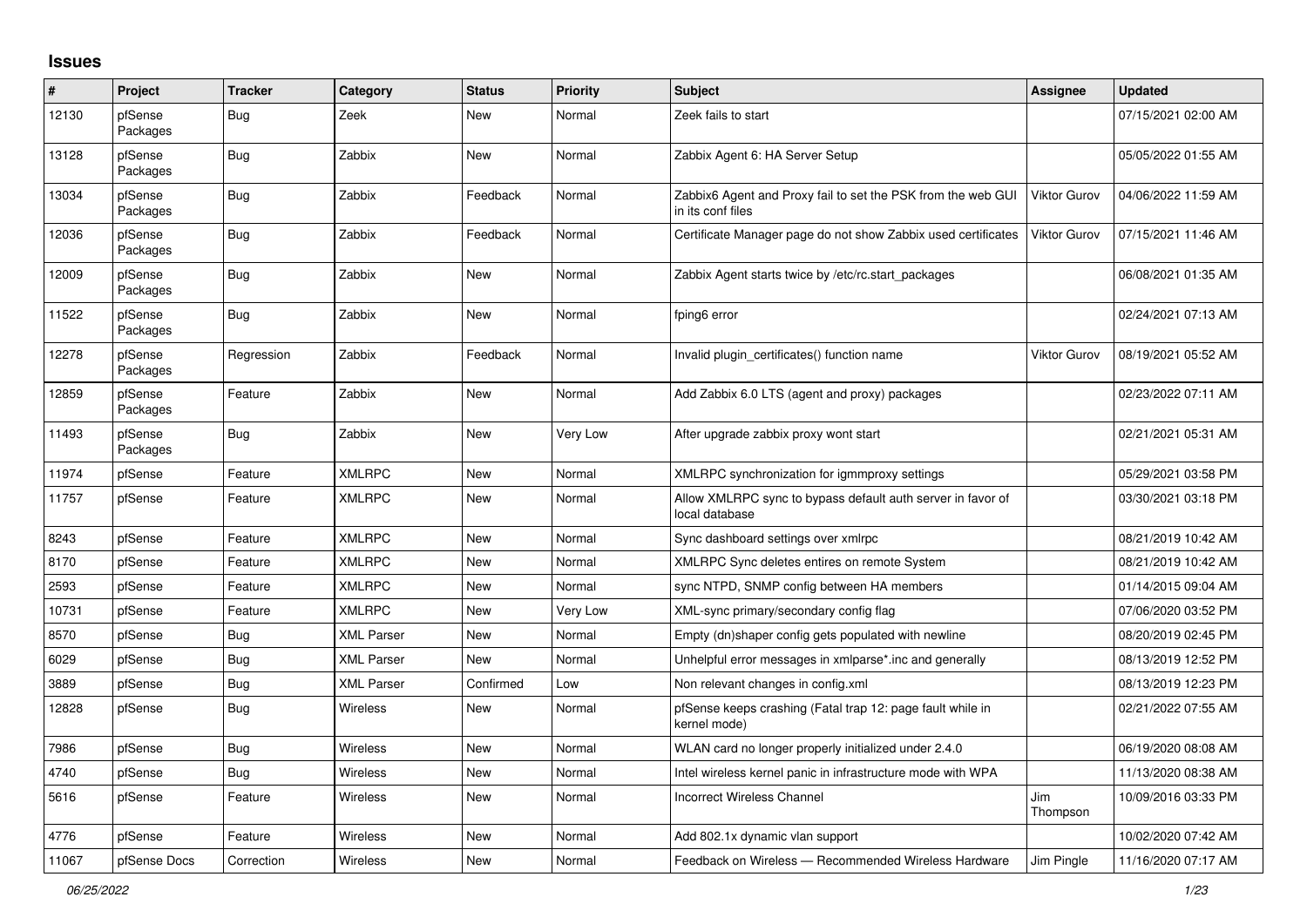| #     | Project             | <b>Tracker</b> | Category         | <b>Status</b> | <b>Priority</b> | <b>Subject</b>                                                                                            | <b>Assignee</b>       | <b>Updated</b>      |
|-------|---------------------|----------------|------------------|---------------|-----------------|-----------------------------------------------------------------------------------------------------------|-----------------------|---------------------|
| 11093 | pfSense             | <b>Bug</b>     | Wireless         | <b>New</b>    | Low             | ral(4) driver non-functional in arm64                                                                     |                       | 11/21/2020 10:45 AM |
| 8464  | pfSense             | Bug            | Wireless         | <b>New</b>    | Very Low        | Wireless USB card does not connect to WiFi automatically<br>after reboot/halt                             |                       | 06/19/2020 03:44 AM |
| 12608 | pfSense<br>Packages | <b>Bug</b>     | <b>WireGuard</b> | <b>New</b>    | High            | WireGuard tunnels monitored by dpinger causing system to<br>stop routing completely in certain situations | Christian<br>McDonald | 12/16/2021 03:14 PM |
| 13115 | pfSense<br>Packages | <b>Bug</b>     | <b>WireGuard</b> | Feedback      | Normal          | WireGuard panic due to KBI changes in ""udp_tun_func_t()"                                                 | Christian<br>McDonald | 05/15/2022 10:47 AM |
| 13045 | pfSense<br>Packages | Bug            | WireGuard        | <b>New</b>    | Normal          | Firewall floating rules ignore WireGuard traffic                                                          |                       | 04/11/2022 09:40 AM |
| 13043 | pfSense<br>Packages | <b>Bug</b>     | <b>WireGuard</b> | <b>New</b>    | Normal          | OSPF over Wirequard interface doesn't populate neighbors<br>after reboot                                  |                       | 04/11/2022 09:22 AM |
| 12924 | pfSense<br>Packages | Bug            | <b>WireGuard</b> | <b>New</b>    | Normal          | DNS Resolver WireGuard ACL Inconsistency                                                                  | Christian<br>McDonald | 04/10/2022 10:36 AM |
| 12760 | pfSense<br>Packages | Bug            | <b>WireGuard</b> | <b>New</b>    | Normal          | Link-local addresses disallowed on Wireguard interfaces                                                   | Christian<br>McDonald | 02/07/2022 03:50 AM |
| 12667 | pfSense<br>Packages | Bug            | <b>WireGuard</b> | <b>New</b>    | Normal          | Firewall Crashed After Upgrading Wireguard                                                                |                       | 01/07/2022 09:18 AM |
| 12258 | pfSense<br>Packages | Bug            | WireGuard        | Feedback      | Normal          | Copy key buttons only work in HTTPS mode                                                                  |                       | 02/03/2022 04:57 AM |
| 12526 | pfSense<br>Packages | Feature        | <b>WireGuard</b> | <b>New</b>    | Normal          | <b>WireGuard Widget</b>                                                                                   | Christian<br>McDonald | 11/17/2021 07:15 AM |
| 12525 | pfSense<br>Packages | Feature        | <b>WireGuard</b> | <b>New</b>    | Normal          | WireGuard Tunnel restore configuration                                                                    | Christian<br>McDonald | 11/17/2021 07:15 AM |
| 12513 | pfSense<br>Packages | Feature        | <b>WireGuard</b> | <b>New</b>    | Normal          | WireGuard Utilization Status (Beyond Active Connection)                                                   | Christian<br>McDonald | 12/22/2021 08:40 PM |
| 11604 | pfSense             | Feature        | <b>WireGuard</b> | <b>New</b>    | Normal          | WireGuard Dynamic Listen Port Randomization                                                               |                       | 03/19/2021 10:59 AM |
| 11498 | pfSense             | Feature        | <b>WireGuard</b> | <b>New</b>    | Normal          | WireGuard does not pass multicast traffic to peer                                                         | Peter Grehan          | 03/19/2021 10:59 AM |
| 11302 | pfSense             | Feature        | WireGuard        | <b>New</b>    | Normal          | WireGuard XMLRPC sync                                                                                     |                       | 03/19/2021 10:59 AM |
| 12756 | pfSense Docs        | Todo           | WireGuard        | <b>New</b>    | Normal          | Feedback on pfSense Configuration Recipes - WireGuard<br>Remote Access VPN Configuration Example          | Christian<br>McDonald | 05/31/2022 11:42 AM |
| 11280 | pfSense             | Todo           | <b>WireGuard</b> | <b>New</b>    | Normal          | Add WireGuard to ALTQ list                                                                                |                       | 04/27/2021 12:32 PM |
| 12178 | pfSense<br>Packages | Bug            | WireGuard        | New           | Low             | WireGuard always shows 'Configuring WireGuard<br>tunnelsdone.' message on boot                            |                       | 07/30/2021 06:58 AM |
| 11588 | pfSense             | Feature        | <b>WireGuard</b> | <b>New</b>    | Low             | Automatically suggest next IP address in Wireguard interface<br>subnet when creating a peer               |                       | 12/22/2021 03:35 AM |
| 13158 | pfSense             | Bug            | Web Interface    | <b>New</b>    | Normal          | Input validation error when applying limiter changes                                                      |                       | 05/14/2022 05:32 PM |
| 12905 | pfSense             | Bug            | Web Interface    | <b>New</b>    | Normal          | Add VLAN Re-assignment to Import Interface Mismatch<br>Wizard                                             |                       | 03/07/2022 08:05 AM |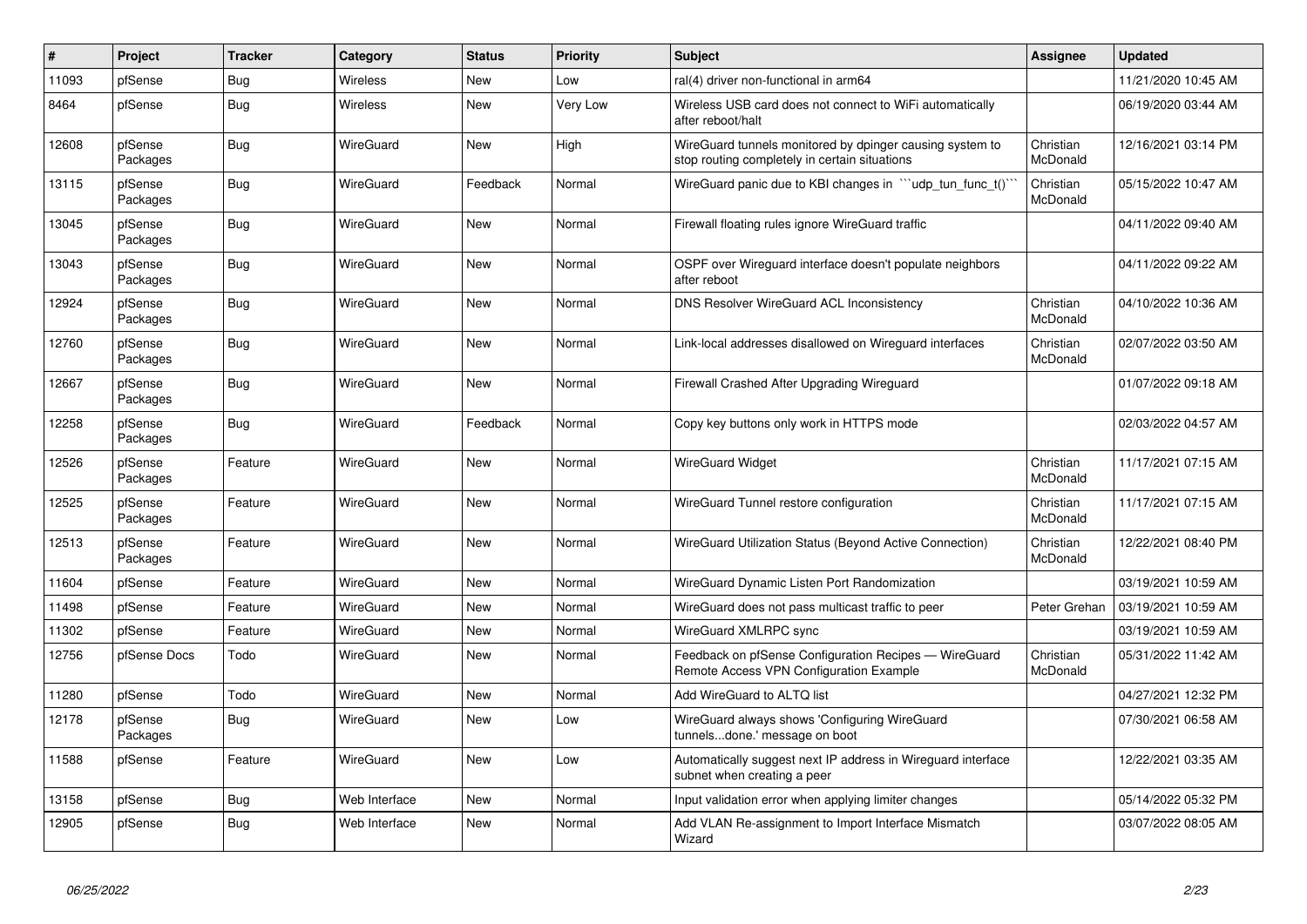| ∦     | Project | <b>Tracker</b> | Category      | <b>Status</b>                 | <b>Priority</b> | <b>Subject</b>                                                                                                       | <b>Assignee</b> | Updated             |
|-------|---------|----------------|---------------|-------------------------------|-----------------|----------------------------------------------------------------------------------------------------------------------|-----------------|---------------------|
| 12543 | pfSense | <b>Bug</b>     | Web Interface | Feedback                      | Normal          | Deleteing a Outbound NAT rule gave me an empty rule and<br>displayed php error in UI.                                |                 | 02/14/2022 04:36 AM |
| 12122 | pfSense | Bug            | Web Interface | <b>New</b>                    | Normal          | Perform greedy actions asychronously                                                                                 |                 | 07/10/2021 01:10 PM |
| 11730 | pfSense | <b>Bug</b>     | Web Interface | <b>New</b>                    | Normal          | Improve visibility of option selections in dark themes                                                               |                 | 03/25/2021 09:38 PM |
| 11473 | pfSense | Bug            | Web Interface | <b>New</b>                    | Normal          | System Activity shows invalid data on SG-3100                                                                        |                 | 02/19/2021 08:12 PM |
| 11429 | pfSense | Bug            | Web Interface | <b>New</b>                    | Normal          | System Log / Settings form activates "Reset Log Files" button<br>on enter                                            |                 | 10/28/2021 01:35 PM |
| 11268 | pfSense | Bug            | Web Interface | <b>New</b>                    | Normal          | Cookie named 'id' prevents Edit form fields being set properly                                                       |                 | 09/03/2021 06:16 AM |
| 10277 | pfSense | Bug            | Web Interface | <b>New</b>                    | Normal          | Sorting the log entries does not use year value                                                                      |                 | 02/24/2020 07:46 AM |
| 10271 | pfSense | Bug            | Web Interface | <b>New</b>                    | Normal          | Large number of VLAN/LANs make "Interfaces" menu hard to<br>access                                                   |                 | 02/20/2020 04:46 AM |
| 9626  | pfSense | Bug            | Web Interface | <b>New</b>                    | Normal          | When deny write permission is assigned to a user, there is no<br>error feedback if the user tries to write something |                 | 11/13/2020 07:25 PM |
| 8419  | pfSense | Bug            | Web Interface | <b>New</b>                    | Normal          | webgui, when menubar is fixed to the top of the screen, the<br>last items of long menus cannot be seen/used.         |                 | 07/19/2018 03:10 PM |
| 8285  | pfSense | Bug            | Web Interface | <b>New</b>                    | Normal          | Actions on stale data may result in catastrophic results                                                             |                 | 01/16/2018 08:08 PM |
| 7943  | pfSense | Bug            | Web Interface | <b>New</b>                    | Normal          | CSS Overflow Fix for Drop Down Menus in webConfigurator                                                              |                 | 11/21/2020 02:54 PM |
| 7402  | pfSense | <b>Bug</b>     | Web Interface | <b>New</b>                    | Normal          | Inconsistent use of htmlentities validation checks                                                                   |                 | 03/21/2017 08:58 AM |
| 7238  | pfSense | <b>Bug</b>     | Web Interface | <b>New</b>                    | Normal          | Menu layout broken when using "Hostname in Menu" with long<br>hostnames                                              |                 | 02/21/2017 07:01 AM |
| 6803  | pfSense | Bug            | Web Interface | <b>New</b>                    | Normal          | CSRF timeout occurs when it (probably) shouldn't                                                                     |                 | 11/03/2016 09:43 PM |
| 6614  | pfSense | <b>Bug</b>     | Web Interface | Confirmed                     | Normal          | Dashboard high CPU usage                                                                                             |                 | 07/14/2016 03:04 PM |
| 6493  | pfSense | <b>Bug</b>     | Web Interface | Confirmed                     | Normal          | Dynamic DNS clients slow page load                                                                                   |                 | 06/17/2016 03:43 AM |
| 5786  | pfSense | Bug            | Web Interface | <b>New</b>                    | Normal          | Check WebConfigurator port for conflicts                                                                             |                 | 04/21/2022 12:39 PM |
| 5367  | pfSense | Bug            | Web Interface | <b>New</b>                    | Normal          | Safari repeatedly tries to reload dashboard                                                                          | Jared Dillard   | 08/22/2016 11:08 AM |
| 13244 | pfSense | Feature        | Web Interface | <b>New</b>                    | Normal          | Add help text under Timezone settings in the GUI                                                                     |                 | 06/03/2022 01:00 PM |
| 13124 | pfSense | Feature        | Web Interface | <b>Pull Request</b><br>Review | Normal          | Option to wait for interface selection before displaying firewall<br>rules                                           |                 | 05/17/2022 02:15 PM |
| 11956 | pfSense | Feature        | Web Interface | <b>New</b>                    | Normal          | "add" button in the top of pages with many user-added items                                                          |                 | 07/10/2021 01:01 PM |
| 10514 | pfSense | Feature        | Web Interface | <b>New</b>                    | Normal          | Add to every page an unparsed Notes field for administrative<br>reference                                            |                 | 04/30/2020 06:32 PM |
| 10468 | pfSense | Feature        | Web Interface | <b>New</b>                    | Normal          | Allow to download log files from WebGUI                                                                              |                 | 04/17/2020 06:17 AM |
| 9226  | pfSense | Feature        | Web Interface | New                           | Normal          | zfs GUI functionality - alerts                                                                                       |                 | 12/31/2020 02:50 PM |
| 8929  | pfSense | Feature        | Web Interface | <b>New</b>                    | Normal          | Scroll bar css dark theme                                                                                            |                 | 08/14/2019 12:16 PM |
| 8641  | pfSense | Feature        | Web Interface | New                           | Normal          | Need way to disable HSTS and/or replace webConfigurator<br>certificate from CLI                                      |                 | 07/16/2018 10:21 AM |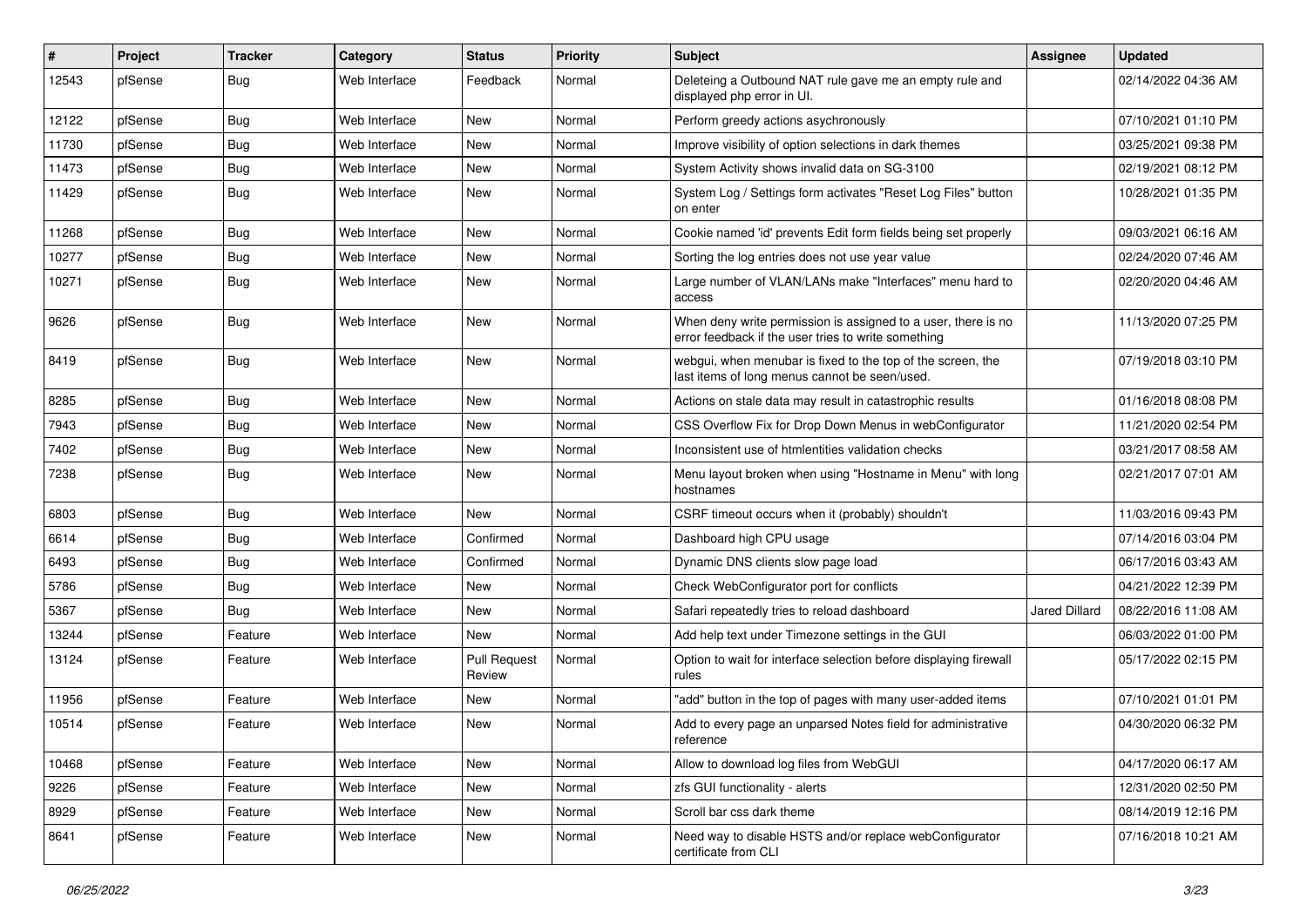| $\pmb{\#}$ | Project | <b>Tracker</b> | Category      | <b>Status</b>                 | <b>Priority</b> | <b>Subject</b>                                                                 | <b>Assignee</b>      | <b>Updated</b>      |
|------------|---------|----------------|---------------|-------------------------------|-----------------|--------------------------------------------------------------------------------|----------------------|---------------------|
| 8558       | pfSense | Feature        | Web Interface | New                           | Normal          | Add more table sorting in various UI pages                                     |                      | 08/21/2019 09:14 AM |
| 7988       | pfSense | Feature        | Web Interface | New                           | Normal          | Compact Theme based on Compact-RED with the default<br>theme colors.           |                      | 10/23/2017 05:34 AM |
| 7957       | pfSense | Feature        | Web Interface | New                           | Normal          | GUI theme - separate "colour" from "compact/normal" in theme<br>dropdown       |                      | 10/17/2017 06:58 AM |
| 7956       | pfSense | Feature        | Web Interface | New                           | Normal          | Favicon able to match GUI colour setting?                                      |                      | 10/17/2017 06:36 AM |
| 7812       | pfSense | Feature        | Web Interface | New                           | Normal          | ZFS handling of autopreplace                                                   |                      | 08/13/2019 03:53 PM |
| 7216       | pfSense | Feature        | Web Interface | New                           | Normal          | Allow user to choose date display format                                       | <b>Phillip Davis</b> | 02/02/2018 04:20 PM |
| 6738       | pfSense | Feature        | Web Interface | New                           | Normal          | GUI Action Buttons replicated to the top of the List                           |                      | 07/10/2021 01:04 PM |
| 6215       | pfSense | Feature        | Web Interface | New                           | Normal          | Create consistent UI for admin access security                                 |                      | 04/20/2016 03:05 PM |
| 4628       | pfSense | Feature        | Web Interface | New                           | Normal          | Add GUI to manage loader tunables (e.g. loader.conf.local)                     |                      | 09/16/2015 04:28 PM |
| 3899       | pfSense | Feature        | Web Interface | New                           | Normal          | Add feature to allow reordering of <package> items in<br/>config.xml</package> |                      | 09/27/2014 04:40 PM |
| 3882       | pfSense | Feature        | Web Interface | New                           | Normal          | Add OUI database to the base system, remove dependency on<br>nmap              |                      | 03/08/2018 06:44 PM |
| 3087       | pfSense | Feature        | Web Interface | New                           | Normal          | Setup Wizard does not include IPv6 options for interfaces                      |                      | 07/10/2013 06:19 PM |
| 1307       | pfSense | Feature        | Web Interface | New                           | Normal          | Request: Option To Resolve Addresses in State Table<br>Summary                 |                      | 02/06/2016 04:58 AM |
| 986        | pfSense | Feature        | Web Interface | New                           | Normal          | Dynamic states view                                                            |                      | 02/06/2016 04:58 AM |
| 12431      | pfSense | Todo           | Web Interface | <b>Pull Request</b><br>Review | Normal          | GUI pages should use "POST" for AJAX calls, not "GET"                          | <b>Viktor Gurov</b>  | 05/17/2022 02:20 PM |
| 7385       | pfSense | Todo           | Web Interface | New                           | Normal          | Sanitize PHP includes                                                          |                      | 08/13/2019 03:22 PM |
| 6501       | pfSense | Todo           | Web Interface | New                           | Normal          | Tightening up subnet expansion                                                 |                      | 08/13/2019 01:23 PM |
| 6332       | pfSense | Todo           | Web Interface | New                           | Normal          | Upgrade encryption options to cover current range of<br>recommendations        |                      | 08/13/2019 02:34 PM |
| 5445       | pfSense | Todo           | Web Interface | <b>New</b>                    | Normal          | Improve banner for "background activity"                                       |                      | 02/06/2016 04:43 AM |
| 12734      | pfSense | Bug            | Web Interface | Incomplete                    | Low             | Long hostname breaks DHCP leases layout                                        |                      | 01/31/2022 01:03 PM |
| 11566      | pfSense | <b>Bug</b>     | Web Interface | New                           | Low             | Firewall Maximum Table Entries "default size" is whatever is<br>entered        |                      | 02/27/2021 10:01 AM |
| 8502       | pfSense | <b>Bug</b>     | Web Interface | Confirmed                     | Low             | main (top) menu items do not drop down in some cases                           |                      | 07/06/2020 02:39 PM |
| 6361       | pfSense | <b>Bug</b>     | Web Interface | New                           | LOW             | Responsive Mobile Menu issue                                                   |                      | 05/16/2016 12:09 PM |
| 6011       | pfSense | Bug            | Web Interface | Confirmed                     | Low             | IPv6 link local fails HTTP REFERER check                                       |                      | 09/04/2016 09:57 AM |
| 2234       | pfSense | <b>Bug</b>     | Web Interface | Confirmed                     | Low             | Status: Traffic Graph - only shows interface's subnet                          |                      | 01/15/2022 08:33 PM |
| 11440      | pfSense | Feature        | Web Interface | New                           | Low             | Expand collapsed sections by clicking anywhere on header                       |                      | 10/28/2021 01:35 PM |
| 10144      | pfSense | Feature        | Web Interface | New                           | Low             | Default Sort Order, DHCP Leases                                                |                      | 12/31/2019 06:47 PM |
| 9717       | pfSense | Feature        | Web Interface | New                           | Low             | Search box for pfsense ?                                                       |                      | 07/05/2020 02:14 PM |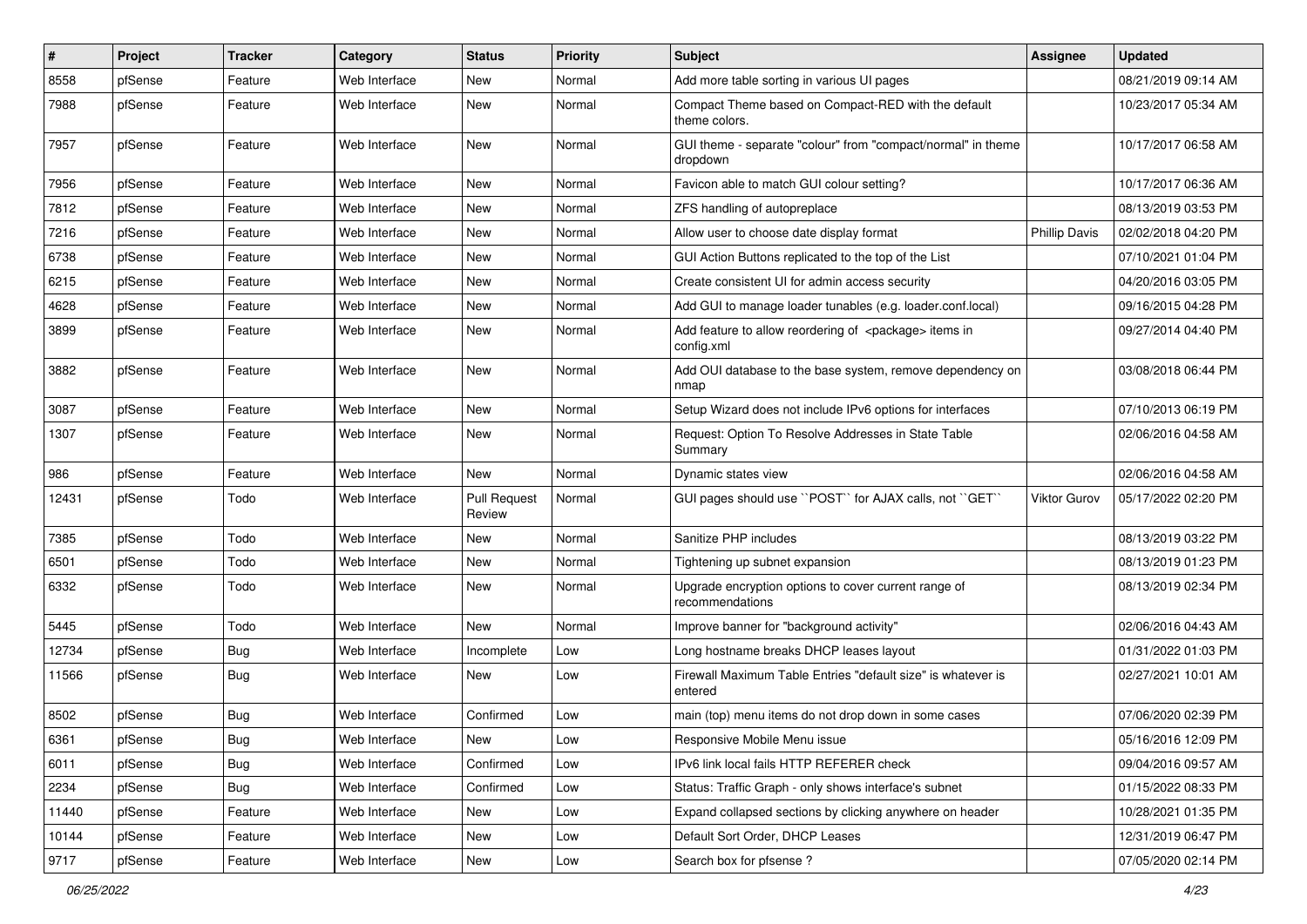| ∦     | Project      | <b>Tracker</b>     | <b>Category</b>             | <b>Status</b>                 | <b>Priority</b> | <b>Subject</b>                                                                                 | <b>Assignee</b>      | <b>Updated</b>      |
|-------|--------------|--------------------|-----------------------------|-------------------------------|-----------------|------------------------------------------------------------------------------------------------|----------------------|---------------------|
| 9293  | pfSense      | Feature            | Web Interface               | New                           | Low             | Provide WebUI message (banner) prior to login                                                  |                      | 08/14/2019 02:39 PM |
| 628   | pfSense      | Feature            | Web Interface               | New                           | Low             | Ability to specify listen IP address of management services<br>(SSH, web interface)            |                      | 07/09/2021 01:21 PM |
| 84    | pfSense      | Feature            | Web Interface               | New                           | Low             | Nightly Filter Summary E-Mail                                                                  | Jim Pingle           | 04/03/2010 06:22 PM |
| 11508 | pfSense      | Todo               | Web Interface               | <b>Pull Request</b><br>Review | Low             | Update SimplePie to to v1.5.6                                                                  |                      | 02/23/2021 07:23 AM |
| 6697  | pfSense      | Todo               | Web Interface               | New                           | Low             | White squares around the numeric values in the Status /<br>Queues page                         | <b>Jared Dillard</b> | 08/15/2016 03:19 AM |
| 5480  | pfSense      | Todo               | Web Interface               | New                           | Low             | inconsistent display of default values in fields                                               | <b>Jared Dillard</b> | 03/01/2016 04:59 PM |
| 11877 | pfSense      | <b>Bug</b>         | Web Interface               | <b>Pull Request</b><br>Review | Very Low        | Labels and description dissapear in firewall_schedule_edit.php                                 | <b>Viktor Gurov</b>  | 05/17/2022 02:22 PM |
| 10701 | pfSense      | Bug                | Web Interface               | New                           | Very Low        | Firewall Log too wide with Rule Description Column                                             |                      | 06/25/2020 07:36 AM |
| 7996  | pfSense      | Bug                | Web Interface               | New                           | Very Low        | 2.4.0 Web Interface Issue                                                                      |                      | 11/21/2020 02:51 PM |
| 13161 | pfSense      | Feature            | Web Interface               | New                           | Very Low        | FLASH PORT'S LED button, to help quickly find port that need<br>to be connected to patch&cable |                      | 05/14/2022 06:35 AM |
| 13159 | pfSense      | Todo               | Web Interface               | <b>New</b>                    | Very Low        | Decrease distance between img-buttons in webGUI to<br>eliminate mistake entry                  |                      | 05/14/2022 06:52 AM |
| 12025 | pfSense      | Todo               | Web Interface               | <b>New</b>                    | Very Low        | Add 1:1 Validation to Notify Someone They are 1:1 NAT'ing an<br><b>Interface Address</b>       |                      | 06/11/2021 10:05 AM |
| 8270  | pfSense      | Todo               | Web Interface               | <b>New</b>                    | Very Low        | Fix grammatically erroneous repetition                                                         |                      | 01/11/2018 08:19 AM |
| 6727  | pfSense      | Todo               | Web Interface               | New                           | Very Low        | Missing file apple-touch-icon-precomposed.png?                                                 | <b>Jared Dillard</b> | 08/18/2016 02:10 PM |
| 6647  | pfSense      | Todo               | Web Interface               | <b>New</b>                    | Very Low        | <b>Enable Additional Security Headers</b>                                                      |                      | 05/14/2021 01:09 AM |
| 11270 | pfSense      | Feature            | <b>VPN (Multiple Types)</b> | New                           | Low             | Consider integrating Nebula mesh VPN                                                           |                      | 01/20/2021 03:34 PM |
| 10482 | pfSense Docs | Correction         | Virtualization              | <b>New</b>                    | Normal          | In AWS, Get System Log may not show output and Get<br>Instance Screenshot may need to be used  | Jim Pingle           | 04/20/2020 09:07 AM |
| 13016 | pfSense Docs | <b>New Content</b> | Virtualization              | New                           | Normal          | Workaround for bandwith issues since 2.6 when installed in<br>Hyper-V                          |                      | 04/01/2022 01:06 PM |
| 11145 | pfSense Docs | Correction         | Virtualization              | New                           | Very Low        | Feedback on pfSense Configuration Recipes - Virtualizing<br>pfSense with Hyper-V               | Jim Pingle           | 03/06/2021 04:14 PM |
| 11992 | pfSense      | <b>Bug</b>         | Virtual IP Addresses        | Confirmed                     | High            | GRE Tunnel - Does not work with a virtual IP as endpoint                                       |                      | 06/04/2021 01:16 AM |
| 12542 | pfSense      | Bug                | Virtual IP Addresses        | <b>New</b>                    | Normal          | Cannot assign a same IPv6 Link-Local address to different<br>interfaces                        |                      | 11/25/2021 01:41 AM |
| 12451 | pfSense      | <b>Bug</b>         | Virtual IP Addresses        | New                           | Normal          | deleteVIP() does not check RFC2136 Update Source                                               |                      | 10/13/2021 10:06 AM |
| 12385 | pfSense      | Bug                | Virtual IP Addresses        | <b>Pull Request</b><br>Review | Normal          | deleteVIP() does not check 1:1 NAT and Outbound NAT rules                                      | Viktor Gurov         | 05/17/2022 02:21 PM |
| 12055 | pfSense      | Feature            | Virtual IP Addresses        | Feedback                      | Normal          | Option to disable XMLRPC Sync for Loopback Virtual IPs                                         |                      | 06/18/2021 09:05 AM |
| 12459 | pfSense      | Todo               | Virtual IP Addresses        | New                           | Normal          | Add IP Alias subnet input validation                                                           |                      | 10/15/2021 09:35 AM |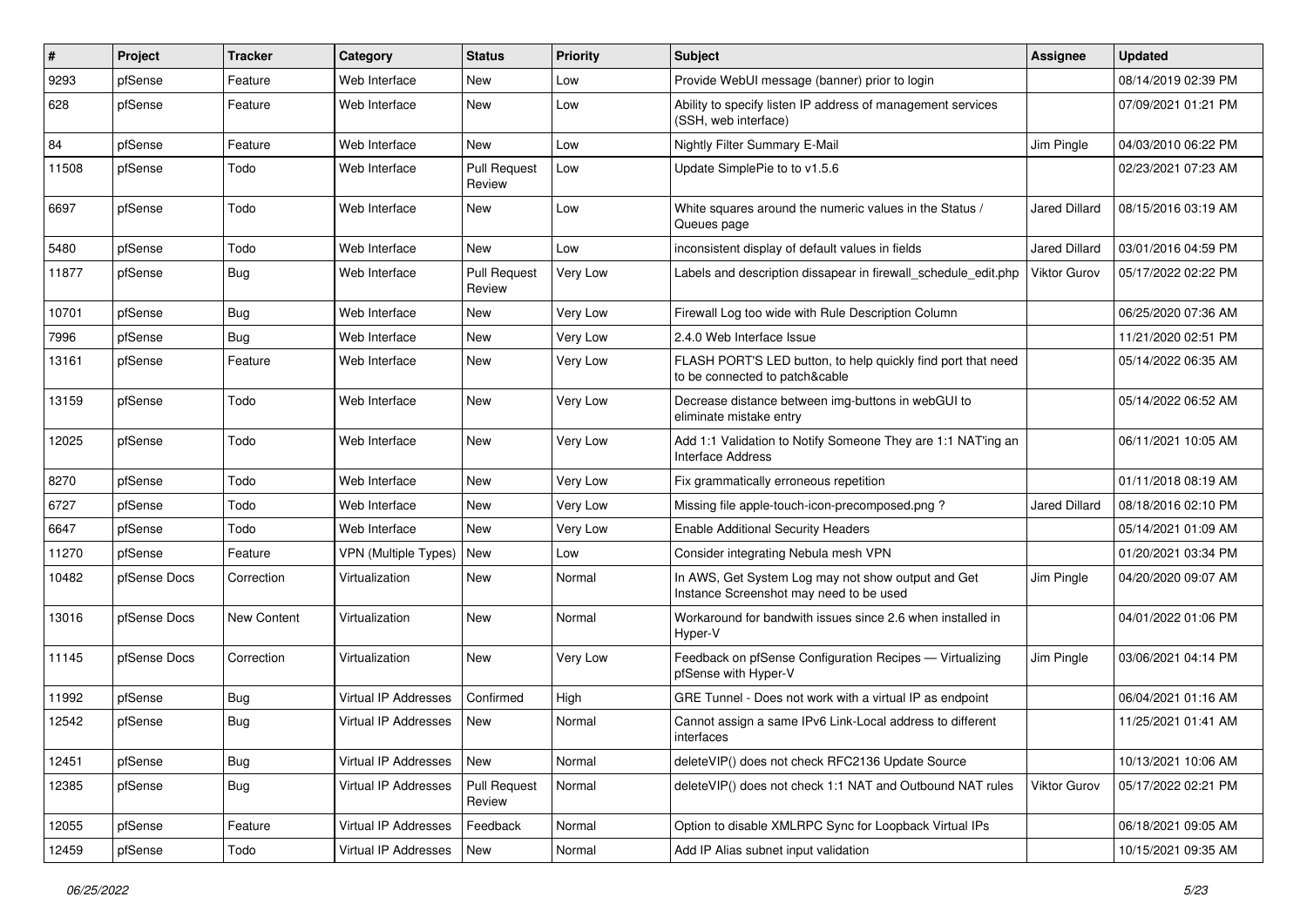| #     | Project | <b>Tracker</b> | Category                     | <b>Status</b> | Priority | <b>Subject</b>                                                                                                                       | <b>Assignee</b> | <b>Updated</b>      |
|-------|---------|----------------|------------------------------|---------------|----------|--------------------------------------------------------------------------------------------------------------------------------------|-----------------|---------------------|
| 10544 | pfSense | <b>Bug</b>     | User Manager /<br>Privileges | <b>New</b>    | Normal   | It's not possible to add a user to group operator using the gui                                                                      |                 | 04/21/2022 12:39 PM |
| 9485  | pfSense | Bug            | User Manager /<br>Privileges | <b>New</b>    | Normal   | password match error on system usermanager causes Group<br>membership to be reset.                                                   |                 | 04/26/2019 08:52 AM |
| 7863  | pfSense | <b>Bug</b>     | User Manager /<br>Privileges | <b>New</b>    | Normal   | The "WebCfg - All pages" permission inclueds the "User -<br>System: Shell account access" even though that is not a<br>WebCofg page. |                 | 09/16/2017 05:13 AM |
| 4154  | pfSense | <b>Bug</b>     | User Manager /<br>Privileges | Confirmed     | Normal   | RADIUS authentication not working over IPv6                                                                                          |                 | 04/21/2022 12:39 PM |
| 3706  | pfSense | Bug            | User Manager /<br>Privileges | <b>New</b>    | Normal   | Permission order affects default page on limited accounts, but<br>can't reorder                                                      |                 | 02/06/2016 04:10 AM |
| 9621  | pfSense | Feature        | User Manager /<br>Privileges | New           | Normal   | More convenient deletion of single user privileges                                                                                   |                 | 07/09/2019 03:09 AM |
| 9253  | pfSense | Feature        | User Manager /<br>Privileges | New           | Normal   | RFE: True View-Only WebCFG options                                                                                                   |                 | 08/21/2019 09:21 AM |
| 6602  | pfSense | Feature        | User Manager /<br>Privileges | <b>New</b>    | Normal   | Config writes denied via "deny config write" permission should<br>notify as such                                                     |                 | 08/20/2019 03:43 PM |
| 5850  | pfSense | Feature        | User Manager /<br>Privileges | New           | Normal   | Limit "WebCfg - System: User Manager page" privilege to<br>non-admins and non-admin groups                                           |                 | 02/19/2017 10:04 AM |
| 1574  | pfSense | Feature        | User Manager /<br>Privileges | <b>New</b>    | Normal   | Password quality enforcment.                                                                                                         |                 | 02/06/2016 04:15 AM |
| 521   | pfSense | Feature        | User Manager /<br>Privileges | <b>New</b>    | Normal   | Group manager Assigned Permissions                                                                                                   |                 | 04/18/2010 02:59 PM |
| 33    | pfSense | Todo           | User Manager /<br>Privileges | <b>New</b>    | Normal   | L2TP users integration with user manager                                                                                             |                 | 02/06/2016 04:53 AM |
| 32    | pfSense | Todo           | User Manager /<br>Privileges | <b>New</b>    | Normal   | PPPoE Server users integration with user manager                                                                                     |                 | 02/06/2016 04:53 AM |
| 13222 | pfSense | <b>Bug</b>     | UPnP/NAT-PMP                 | <b>New</b>    | Normal   | CARP IP does not listen for NAT-PMP packets                                                                                          |                 | 05/26/2022 02:28 PM |
| 12797 | pfSense | Bug            | UPnP/NAT-PMP                 | <b>New</b>    | Normal   | UPnP+STUN forms invalid outbound NAT rules using the<br>external address discovered from STUN                                        |                 | 02/15/2022 01:01 PM |
| 8325  | pfSense | Bug            | UPnP/NAT-PMP                 | <b>New</b>    | Normal   | UPnP not available for pppoe-Clients                                                                                                 |                 | 11/15/2020 10:33 AM |
| 6926  | pfSense | Bug            | UPnP/NAT-PMP                 | <b>New</b>    | Normal   | Miniupnp advertising expired IPv6 address                                                                                            |                 | 01/15/2022 08:29 PM |
| 4500  | pfSense | <b>Bug</b>     | UPnP/NAT-PMP                 | Confirmed     | Normal   | Some miniupnp port mappings are not displayed in the Status<br>page                                                                  |                 | 04/25/2022 12:49 PM |
| 5360  | pfSense | Feature        | UPnP/NAT-PMP                 | <b>New</b>    | Normal   | Add possibility to configure independent "UPnP & NAT-PMP"<br>instances                                                               |                 | 10/31/2015 04:25 AM |
| 4265  | pfSense | Feature        | UPnP/NAT-PMP                 | <b>New</b>    | Normal   | UPNP allow use of alias and schedule                                                                                                 |                 | 08/20/2019 02:57 PM |
| 13252 | pfSense | <b>Bug</b>     | Upgrade                      | <b>New</b>    | Normal   | reduce frequency of php-fpm socket connection attempts from<br>check_reload_status                                                   |                 | 06/12/2022 11:11 AM |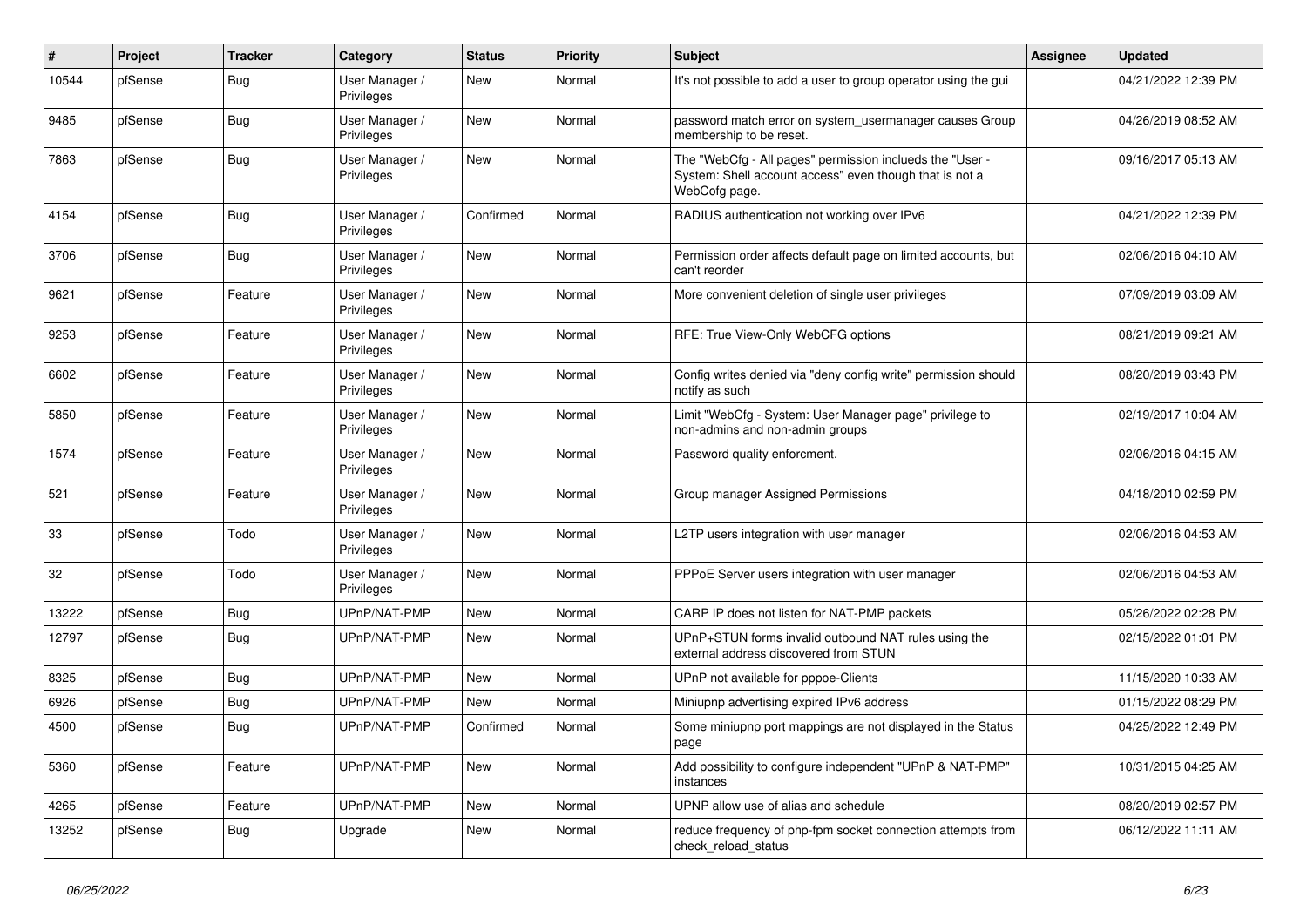| $\#$  | Project             | <b>Tracker</b> | Category                            | <b>Status</b> | <b>Priority</b> | Subject                                                                                                 | <b>Assignee</b>                          | <b>Updated</b>      |
|-------|---------------------|----------------|-------------------------------------|---------------|-----------------|---------------------------------------------------------------------------------------------------------|------------------------------------------|---------------------|
| 12796 | pfSense             | Bug            | Upgrade                             | Confirmed     | Normal          | 2.5.2 -> 2.6.0 upgrade segfaults if certain packages are<br>installed.                                  |                                          | 05/24/2022 07:43 AM |
| 11619 | pfSense             | <b>Bug</b>     | Upgrade                             | New           | Normal          | Unable to upgrade 2.4.4-p3 to 2.5/21.02-p1                                                              |                                          | 08/15/2021 10:00 AM |
| 10708 | pfSense             | <b>Bug</b>     | Upgrade                             | New           | Normal          | ZFS bootpool boot symlink issue                                                                         | Luiz Souza                               | 03/08/2021 07:03 AM |
| 10530 | pfSense             | Bug            | Upgrade                             | New           | Normal          | Convert config version to be based on product version                                                   |                                          | 04/21/2022 12:39 PM |
| 10310 | pfSense             | Bug            | Upgrade                             | New           | Normal          | Systems with low RAM and several packages may temporarily<br>fail to load large tables after an upgrade |                                          | 03/03/2020 07:55 AM |
| 12768 | pfSense             | Feature        | Upgrade                             | <b>New</b>    | Normal          | pfSense-repo: Make sure default config file exists                                                      |                                          | 05/17/2022 02:32 PM |
| 11257 | pfSense             | Feature        | Upgrade                             | New           | Normal          | Installed Packages: Update all button                                                                   |                                          | 01/18/2021 10:45 AM |
| 10237 | pfSense             | Feature        | Upgrade                             | New           | Normal          | Take ZFS snapshot on Upgrade                                                                            |                                          | 04/07/2020 03:58 PM |
| 6917  | pfSense             | Feature        | Upgrade                             | New           | Normal          | Add ability to choose from what IP/IFACE you search for<br>updates                                      |                                          | 11/11/2016 09:51 AM |
| 5074  | pfSense             | Feature        | Upgrade                             | <b>New</b>    | Normal          | Standard release notes URLs to facilitate GUI viewing before<br>upgrade                                 |                                          | 04/21/2022 12:39 PM |
| 13187 | pfSense             | Documentation  | Upgrade                             | New           | Normal          | Azure Frequently asked questions                                                                        |                                          | 05/20/2022 06:52 AM |
| 10464 | pfSense             | Todo           | Upgrade                             | New           | Low             | Disallow package updates when a system update is available                                              |                                          | 04/21/2022 12:39 PM |
| 13280 | pfSense             | <b>Bug</b>     | Unknown                             | New           | Normal          | Entries duplicated in /boot/loader.conf                                                                 |                                          | 06/19/2022 11:11 AM |
| 11777 | pfSense<br>Packages | Bug            | Unbound                             | New           | Very Low        | Input validation prevents DNS Resolver from being disabled                                              |                                          | 04/05/2021 05:51 PM |
| 9344  | pfSense             | Bug            | Translations                        | <b>New</b>    | Normal          | OpenVPN click NCP Algorithms will always go to DH<br>Parameters website(in Chinese-Taiwan)              |                                          | 10/21/2021 03:48 AM |
| 8095  | pfSense             | Bug            | Translations                        | New           | Normal          | Unescaped simple quotes break JavaScript features when the<br>French translation is enabled             |                                          | 08/21/2019 09:06 AM |
| 7977  | pfSense             | Bug            | Translations                        | <b>New</b>    | Normal          | English text shown in stead of translated text (Routing -<br>Gateway groups - edit)                     |                                          | 08/21/2019 11:28 AM |
| 1890  | pfSense             | Bug            | Translations                        | New           | Normal          | No gettext support in console scripts                                                                   |                                          | 08/13/2019 12:24 PM |
| 10199 | pfSense             | Todo           | Translations                        | New           | Very Low        | Improve Spanish translation interface                                                                   | Aluisco<br>Miguel<br>Ricardo<br>Mastrapa | 01/22/2020 09:22 AM |
| 12829 | pfSense             | Bug            | <b>Traffic Shaper</b><br>(Limiters) | Feedback      | Normal          | Dummynet kernel module fails to load after upgrade.                                                     |                                          | 03/17/2022 09:26 AM |
| 11192 | pfSense             | Bug            | <b>Traffic Shaper</b><br>(Limiters) | Feedback      | Normal          | Using Limiters causes out of order packets within one TCP or<br><b>UDP flow</b>                         |                                          | 01/06/2021 12:09 AM |
| 9024  | pfSense             | <b>Bug</b>     | <b>Traffic Shaper</b><br>(Limiters) | Feedback      | Normal          | Ping packet loss under load when using limiters                                                         |                                          | 05/12/2022 11:55 AM |
| 8963  | pfSense             | <b>Bug</b>     | <b>Traffic Shaper</b><br>(Limiters) | New           | Normal          | 2.4.4 Limiters don't work after CARP fail-over                                                          |                                          | 12/10/2018 06:40 AM |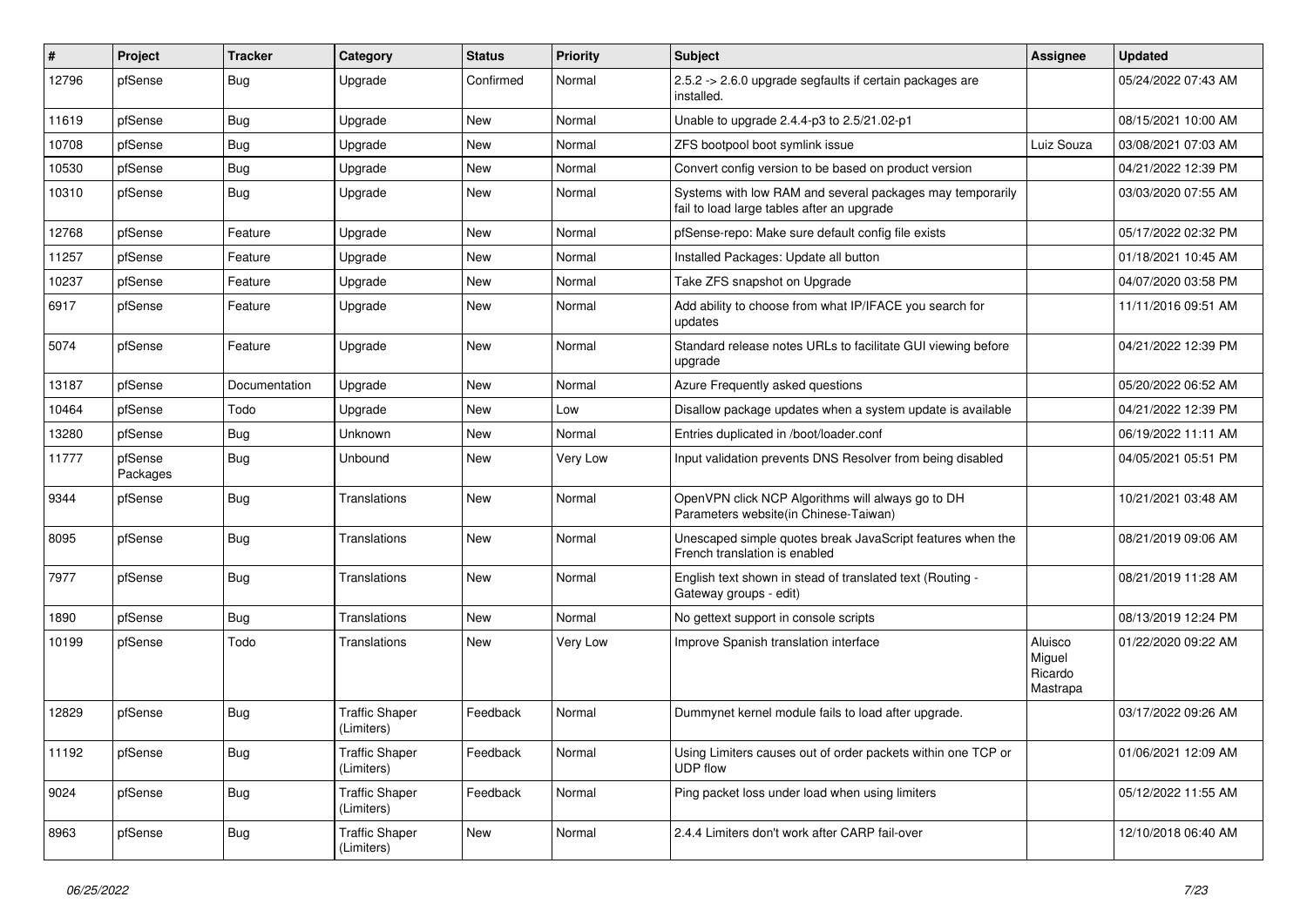| #     | Project | <b>Tracker</b> | Category                            | <b>Status</b> | <b>Priority</b> | Subject                                                                                                                 | <b>Assignee</b> | <b>Updated</b>      |
|-------|---------|----------------|-------------------------------------|---------------|-----------------|-------------------------------------------------------------------------------------------------------------------------|-----------------|---------------------|
| 8072  | pfSense | <b>Bug</b>     | <b>Traffic Shaper</b><br>(Limiters) | New           | Normal          | Limiter / Queue mask issues?                                                                                            | Ivor Kreso      | 11/08/2017 07:56 PM |
| 7389  | pfSense | Bug            | <b>Traffic Shaper</b><br>(Limiters) | In Progress   | Normal          | Limiter does not work with transparent proxy                                                                            | Luiz Souza      | 02/01/2021 03:31 PM |
| 6295  | pfSense | Bug            | <b>Traffic Shaper</b><br>(Limiters) | <b>New</b>    | Normal          | Crash upon applying CODELQ to untagged parent interface<br>when also applied to daughter VLAN                           | Luiz Souza      | 08/20/2019 02:44 PM |
| 3824  | pfSense | Bug            | <b>Traffic Shaper</b><br>(Limiters) | Confirmed     | Normal          | Limiters on bridge break traffic outside locally-configured IP<br>subnets                                               | Luiz Souza      | 11/03/2016 07:16 PM |
| 1848  | pfSense | Bug            | <b>Traffic Shaper</b><br>(Limiters) | Confirmed     | Normal          | Limiters after policy routing has taken place do not behave<br>correctly                                                |                 | 10/25/2014 09:18 PM |
| 1883  | pfSense | Feature        | <b>Traffic Shaper</b><br>(Limiters) | <b>New</b>    | Normal          | Diag > Limiter Info presentation enhancement                                                                            |                 | 08/20/2019 03:46 PM |
| 13051 | pfSense | <b>Bug</b>     | <b>Traffic Shaper</b><br>(ALTQ)     | New           | Normal          | Firewall traffic shaper by interface selection unknow                                                                   |                 | 04/12/2022 07:03 AM |
| 12878 | pfSense | Bug            | <b>Traffic Shaper</b><br>(ALTQ)     | Incomplete    | Normal          | Traffic shaping by interface, route queue bandwidth inbound,<br>out by a large factor.                                  |                 | 06/06/2022 07:03 AM |
| 11174 | pfSense | Bug            | <b>Traffic Shaper</b><br>(ALTQ)     | Feedback      | Normal          | Incorrect traffic shaping on pppoe interface                                                                            |                 | 12/21/2020 11:21 PM |
| 8263  | pfSense | Bug            | <b>Traffic Shaper</b><br>(ALTQ)     | <b>New</b>    | Normal          | Cannot create a nonlinear `Link Share` service curve because<br>of: "the sum of the child bandwidth higher than parent" |                 | 11/05/2020 07:31 AM |
| 7899  | pfSense | Bug            | <b>Traffic Shaper</b><br>(ALTQ)     | <b>New</b>    | Normal          | a floating 'match' rule on LAN does not put traffic from a<br>broswer on a clientpc into a shaper queue                 |                 | 09/28/2017 09:16 AM |
| 4467  | pfSense | Bug            | <b>Traffic Shaper</b><br>(ALTQ)     | <b>New</b>    | Normal          | Traffic Graphs shows wrong throughput when traffic shaping<br>enabled                                                   |                 | 02/23/2015 05:31 PM |
| 3465  | pfSense | Bug            | <b>Traffic Shaper</b><br>(ALTQ)     | <b>New</b>    | Normal          | Editing Traffic Shaper queues causes status_queues.php error                                                            |                 | 02/19/2014 01:53 AM |
| 2308  | pfSense | Bug            | <b>Traffic Shaper</b><br>(ALTQ)     | <b>New</b>    | Normal          | HFSC WebUI doesn't check for "Bandwidth" setting                                                                        |                 | 12/04/2012 07:12 PM |
| 1849  | pfSense | Bug            | <b>Traffic Shaper</b><br>(ALTQ)     | New           | Normal          | Traffic shaper - By Queue view needs to show/use friendly<br>inerface names                                             |                 | 01/10/2022 08:10 AM |
| 10839 | pfSense | Feature        | <b>Traffic Shaper</b><br>(ALTQ)     | New           | Normal          | Add popular messengers to the Traffic Shaper Wizard                                                                     |                 | 08/18/2020 10:07 AM |
| 8712  | pfSense | Feature        | <b>Traffic Shaper</b><br>(ALTQ)     | <b>New</b>    | Normal          | QOS on ipsec links                                                                                                      |                 | 06/22/2020 06:27 AM |
| 8483  | pfSense | Feature        | <b>Traffic Shaper</b><br>(ALTQ)     | New           | Normal          | Allow user to choose order of Queues status                                                                             |                 | 08/21/2019 09:12 AM |
| 5813  | pfSense | Feature        | <b>Traffic Shaper</b><br>(ALTQ)     | New           | Normal          | Replacement of layer7 filter                                                                                            |                 | 02/18/2017 05:08 PM |
| 4405  | pfSense | Feature        | <b>Traffic Shaper</b><br>(ALTQ)     | In Progress   | Normal          | Traffic shaping doesn't work when applied to a bridge interface                                                         | Luiz Souza      | 02/09/2021 12:05 PM |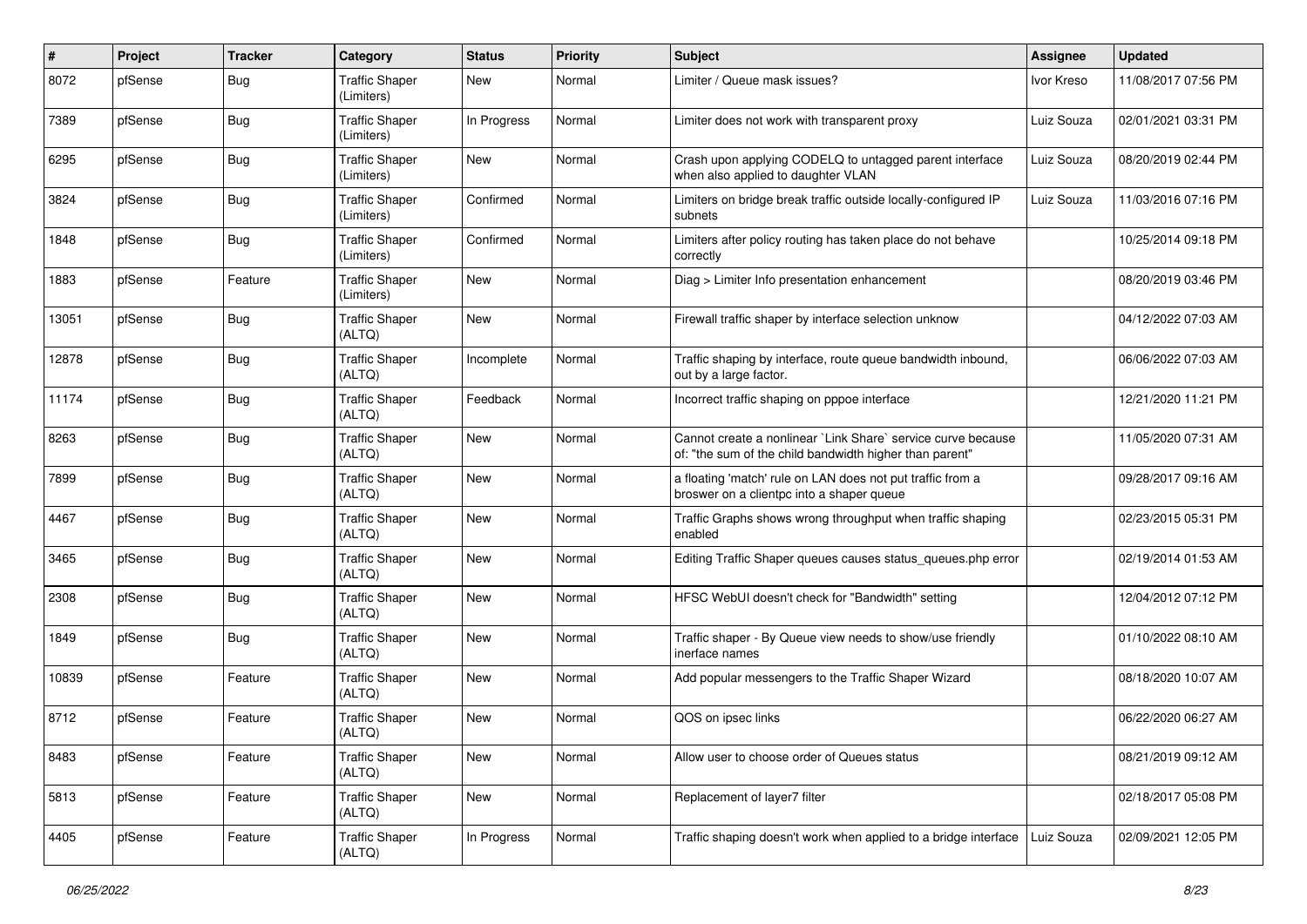| #     | Project             | <b>Tracker</b> | Category                        | <b>Status</b>                 | <b>Priority</b> | <b>Subject</b>                                                                                          | Assignee             | <b>Updated</b>      |
|-------|---------------------|----------------|---------------------------------|-------------------------------|-----------------|---------------------------------------------------------------------------------------------------------|----------------------|---------------------|
| 2315  | pfSense             | Feature        | <b>Traffic Shaper</b><br>(ALTQ) | New                           | Normal          | Traffic Shaper - Adaptive Bandwidth Management                                                          |                      | 02/06/2016 05:07 AM |
| 12393 | pfSense             | <b>Bug</b>     | <b>Traffic Shaper</b><br>(ALTQ) | <b>New</b>                    | Low             | Priority of qOthersLow higher than default queues                                                       |                      | 09/21/2021 02:48 PM |
| 6696  | pfSense             | <b>Bug</b>     | <b>Traffic Shaper</b><br>(ALTQ) | <b>New</b>                    | Low             | Add configure link to Status > Queues error message if traffic<br>shaping not configured                | <b>Jared Dillard</b> | 08/21/2019 08:55 AM |
| 13072 | pfSense             | Feature        | <b>Traffic Shaper</b><br>(ALTQ) | <b>Pull Request</b><br>Review | Very Low        | Matching background/font colors of queue values with dark<br>theme.                                     |                      | 04/19/2022 07:32 AM |
| 12401 | pfSense             | Bug            | <b>Traffic Graphs</b>           | <b>New</b>                    | Normal          | Traffic graphs with untagged and tagged VLAN on same<br>interface                                       |                      | 09/23/2021 09:18 PM |
| 9737  | pfSense             | Bug            | <b>Traffic Graphs</b>           | New                           | Normal          | traffic-graphs is shows incorrect units inside the chart                                                |                      | 09/09/2019 06:35 AM |
| 9566  | pfSense             | <b>Bug</b>     | <b>Traffic Graphs</b>           | <b>New</b>                    | Normal          | Traffic graph displays traffic incorrectly                                                              |                      | 11/18/2019 07:54 AM |
| 9101  | pfSense             | <b>Bug</b>     | <b>Traffic Graphs</b>           | <b>New</b>                    | Normal          | Traffic Graphs/Dashboard Slows Downloads Being Performed<br>by the Same Firefox Browser                 |                      | 08/21/2019 09:18 AM |
| 9087  | pfSense             | <b>Bug</b>     | <b>Traffic Graphs</b>           | <b>New</b>                    | Normal          | Traffic Graph Widget Legend Not Updating                                                                |                      | 08/14/2019 12:38 PM |
| 8130  | pfSense             | <b>Bug</b>     | <b>Traffic Graphs</b>           | New                           | Normal          | Status - Monitoring - Area chart displays traffic data differently<br>than Line or Bar charts           |                      | 11/26/2017 01:40 PM |
| 7400  | pfSense             | Bug            | <b>Traffic Graphs</b>           | Assigned                      | Normal          | Traffic Graphs show bad data on 2.3.3 1                                                                 | <b>Jared Dillard</b> | 12/31/2021 05:47 PM |
| 8349  | pfSense             | Feature        | <b>Traffic Graphs</b>           | <b>New</b>                    | Normal          | Show the actual numerical information (upload/download<br>speeds) in the traffic graph dashboard widget | <b>Jared Dillard</b> | 02/28/2018 09:42 AM |
| 8274  | pfSense             | Feature        | <b>Traffic Graphs</b>           | <b>New</b>                    | Normal          | Reverse Inverse Traffic Graph View                                                                      | Jared Dillard        | 08/14/2019 10:31 AM |
| 7398  | pfSense             | Feature        | <b>Traffic Graphs</b>           | Assigned                      | Normal          | Show average value of bandwidth in/out on Dashboard trafic<br>graph                                     | <b>Jared Dillard</b> | 08/21/2019 08:56 AM |
| 10959 | pfSense             | Bug            | <b>Traffic Graphs</b>           | Feedback                      | Low             | Traffic graph stopped on interface used via netmap                                                      |                      | 02/22/2021 02:57 AM |
| 11589 | pfSense             | Feature        | <b>Traffic Graphs</b>           | <b>Pull Request</b><br>Review | Low             | Fix iftop experimental traffic fetcher, unify and improve output<br>style                               |                      | 03/03/2021 03:30 PM |
| 9229  | pfSense<br>Packages | <b>Bug</b>     | Tinc                            | New                           | Normal          | Tinc package: no way of specifying multiple critical<br>configuration parameters from web interface     |                      | 08/13/2019 09:25 AM |
| 8909  | pfSense<br>Packages | Bug            | Tinc                            | <b>New</b>                    | Normal          | tinc package makes /rc.newwanip looping forever                                                         |                      | 08/13/2019 09:25 AM |
| 12462 | pfSense<br>Packages | Feature        | Telegraf                        | <b>Pull Request</b><br>Review | Normal-package  | Telegraf: Add "devfs" to ignore fs                                                                      | Offstage<br>Roller   | 10/18/2021 09:03 AM |
| 9046  | pfSense<br>Packages | Feature        | Telegraf                        | <b>New</b>                    | High            | telegraf feature request                                                                                |                      | 02/18/2019 03:38 PM |
| 12655 | pfSense<br>Packages | Bug            | Telegraf                        | New                           | Normal          | telegraf, wireguard plugin failing                                                                      |                      | 12/30/2021 05:51 PM |
| 10487 | pfSense<br>Packages | <b>Bug</b>     | Telegraf                        | <b>New</b>                    | Normal          | Telegraf package not sending logs to influxdb server                                                    |                      | 05/03/2020 07:09 PM |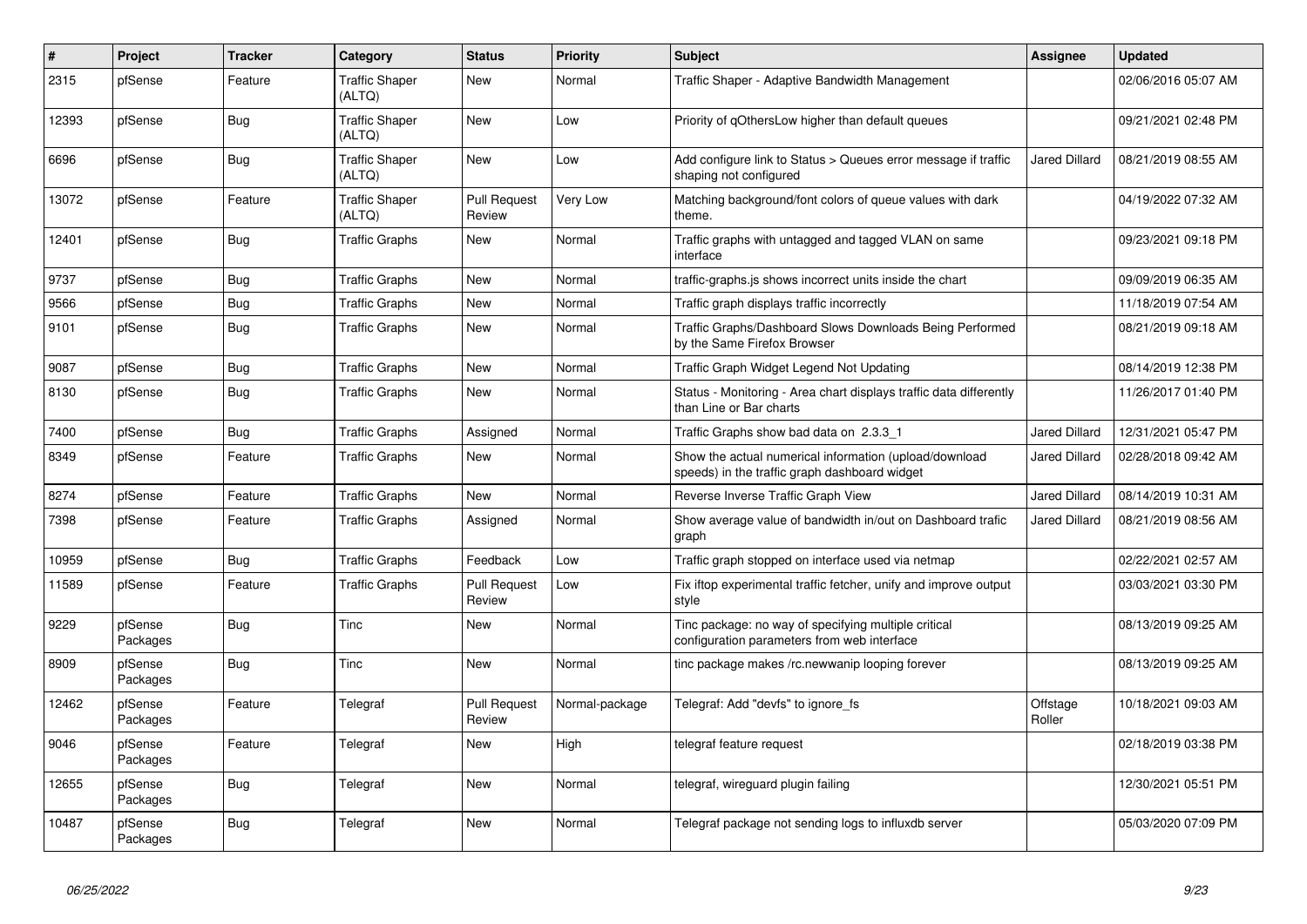| $\pmb{\#}$ | Project             | <b>Tracker</b> | Category  | <b>Status</b> | <b>Priority</b> | Subject                                                                            | Assignee     | <b>Updated</b>      |
|------------|---------------------|----------------|-----------|---------------|-----------------|------------------------------------------------------------------------------------|--------------|---------------------|
| 9337       | pfSense<br>Packages | <b>Bug</b>     | Telegraf  | New           | Normal          | Telegraf ping input fails                                                          |              | 02/18/2019 10:40 AM |
| 9139       | pfSense<br>Packages | Bug            | Telegraf  | <b>New</b>    | Normal          | telegraf: add ping for default gateway(s)                                          |              | 05/21/2020 04:23 PM |
| 9138       | pfSense<br>Packages | <b>Bug</b>     | Telegraf  | <b>New</b>    | Normal          | telegraf: add section for custom config lines                                      |              | 02/18/2019 03:36 PM |
| 12711      | pfSense<br>Packages | Feature        | Telegraf  | <b>New</b>    | Normal          | Add InfluxDB V2 support                                                            |              | 01/21/2022 02:54 AM |
| 8230       | pfSense<br>Packages | Feature        | Telegraf  | <b>New</b>    | Normal          | telegraf automatic input plugins configuration for enabled<br>pfsense package      |              | 02/18/2019 05:23 PM |
| 8216       | pfSense<br>Packages | Feature        | Telegraf  | <b>New</b>    | Normal          | Add prometheus output for telegraf                                                 |              | 09/09/2020 05:33 AM |
| 8099       | pfSense<br>Packages | Feature        | Telegraf  | <b>New</b>    | Normal          | Add more configuration flexibility to Telegraf                                     |              | 08/13/2019 09:39 AM |
| 12160      | pfSense<br>Packages | Regression     | syslog-ng | Feedback      | High            | An invalid configuration is generated when choosing TLS as<br>the default protocol | Jim Pingle   | 07/23/2021 03:27 PM |
| 12114      | pfSense<br>Packages | Bug            | syslog-ng | Feedback      | Normal          | syslog-ng only binds to the last specified interface                               |              | 04/21/2022 12:40 PM |
| 10393      | pfSense<br>Packages | Bug            | syslog-ng | Feedback      | Normal          | Syslog-ng TLS support is broken                                                    |              | 04/21/2022 12:40 PM |
| 8705       | pfSense<br>Packages | Bug            | syslog-ng | <b>New</b>    | Normal          | Syslog-NG error in latest snapshot                                                 |              | 07/27/2018 10:17 AM |
| 8295       | pfSense<br>Packages | Bug            | syslog-ng | <b>New</b>    | Normal          | syslog-ng logrotates tls files                                                     |              | 02/14/2018 06:12 AM |
| 8229       | pfSense<br>Packages | Bug            | syslog-ng | <b>New</b>    | Normal          | syslog-ng stops parsing logs after logrotate run                                   |              | 01/26/2018 12:00 PM |
| 8180       | pfSense<br>Packages | Bug            | syslog-ng | <b>New</b>    | Normal          | syslog-ng default log file                                                         |              | 01/16/2018 12:53 PM |
| 12502      | pfSense<br>Packages | Feature        | syslog-ng | New           | Normal          | Syslog-ng Configuration Library (scl) missing                                      |              | 11/02/2021 06:06 PM |
| 11780      | pfSense<br>Packages | Bug            | Suricata  | <b>New</b>    | Very High       | Suricata package fails to prune suricata.log                                       |              | 08/06/2021 07:18 AM |
| 7388       | pfSense<br>Packages | Bug            | Suricata  | <b>New</b>    | High            | Suricata does not property recognize MTU for PPPOE<br>interfaces                   |              | 03/15/2017 05:17 AM |
| 12956      | pfSense<br>Packages | <b>Bug</b>     | Suricata  | Confirmed     | Normal          | suricata fails to use pcre in SID management (e.g.<br>dropsid.conf)                |              | 04/05/2022 12:52 PM |
| 12899      | pfSense<br>Packages | <b>Bug</b>     | Suricata  | <b>New</b>    | Normal          | Suricata doesn't honor Pass List                                                   |              | 03/04/2022 01:22 PM |
| 12506      | pfSense<br>Packages | <b>Bug</b>     | Suricata  | Feedback      | Normal          | Only selected instance is restarted on suppress list change                        | Viktor Gurov | 12/01/2021 04:43 AM |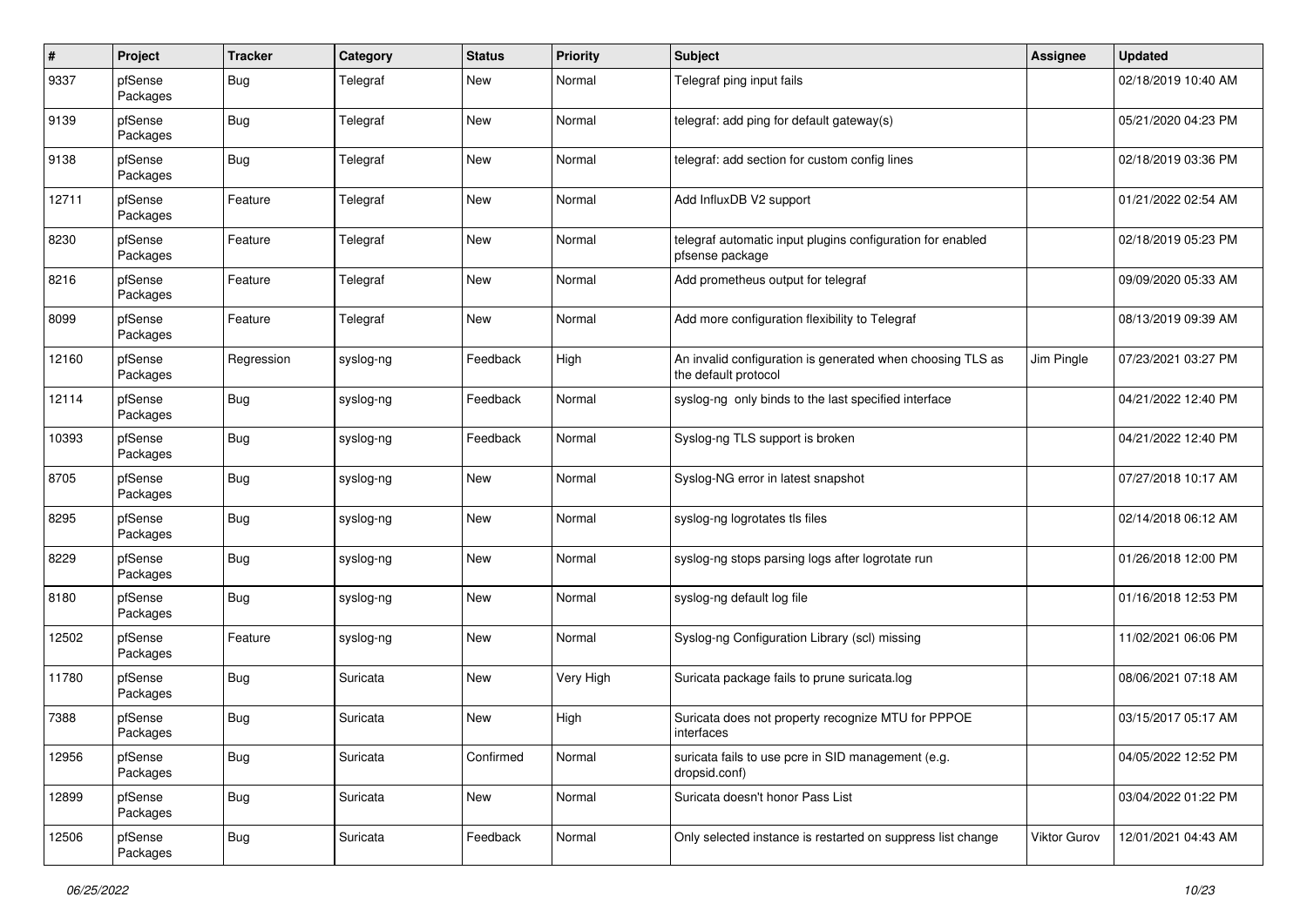| $\pmb{\sharp}$ | Project             | <b>Tracker</b> | Category          | <b>Status</b> | <b>Priority</b> | <b>Subject</b>                                                                             | <b>Assignee</b>     | <b>Updated</b>      |
|----------------|---------------------|----------------|-------------------|---------------|-----------------|--------------------------------------------------------------------------------------------|---------------------|---------------------|
| 12322          | pfSense<br>Packages | <b>Bug</b>     | Suricata          | Feedback      | Normal          | Suricata creates invalid HOME_NET entries                                                  | <b>Viktor Gurov</b> | 09/10/2021 11:42 AM |
| 11742          | pfSense<br>Packages | Bug            | Suricata          | <b>New</b>    | Normal          | Blocking / Unblocking is not working correctly.                                            |                     | 09/01/2021 11:08 AM |
| 11525          | pfSense<br>Packages | <b>Bug</b>     | Suricata          | <b>New</b>    | Normal          | pfsense 2.5.0 release version for vlan issue to suricata                                   |                     | 11/11/2021 08:16 AM |
| 10292          | pfSense<br>Packages | Bug            | Suricata          | <b>New</b>    | Normal          | Suricata not respecting SID Mgmt list                                                      |                     | 02/27/2020 01:02 PM |
| 9934           | pfSense<br>Packages | Bug            | Suricata          | <b>New</b>    | Normal          | suricata update kills WAN interface                                                        |                     | 02/20/2020 09:17 AM |
| 6964           | pfSense<br>Packages | Bug            | Suricata          | Feedback      | Normal          | Host OS Policy Assignment broken when using "Import" or<br>'Aliases" buttons               | <b>Viktor Gurov</b> | 08/20/2021 07:52 AM |
| 12643          | pfSense<br>Packages | Regression     | Suricata          | Feedback      | Normal          | Rule categories are cleared after clicking the save button on<br>the Global Settings page  |                     | 12/30/2021 03:44 AM |
| 12909          | pfSense<br>Packages | Feature        | Suricata          | New           | Normal          | Convert Suricata GeoIP Lookup feature on ALERTS tab to use<br>local GeoIP2 database        | <b>Viktor Gurov</b> | 03/07/2022 08:28 AM |
| 12748          | pfSense<br>Packages | Feature        | Suricata          | <b>New</b>    | Normal          | Suricata blocked page timestamp breakout to it's own sortable<br>column                    |                     | 02/01/2022 12:06 PM |
| 12292          | pfSense<br>Packages | Feature        | Suricata          | Feedback      | Normal          | GeoIP look on the Alerts, Blocked and Files pages                                          | Viktor Gurov        | 08/23/2021 08:16 AM |
| 12285          | pfSense<br>Packages | Feature        | Suricata          | In Progress   | Normal          | Add more EVE Logged Traffic protocols                                                      | Viktor Gurov        | 08/20/2021 08:22 AM |
| 11210          | pfSense<br>Packages | Feature        | Suricata          | Feedback      | Normal          | 3rd party rulesets                                                                         | Viktor Gurov        | 11/24/2021 04:21 AM |
| 10872          | pfSense<br>Packages | Feature        | Suricata          | Feedback      | Normal          | Add adjustable notification for Severity Alert                                             | Viktor Gurov        | 08/20/2021 07:52 AM |
| 9852           | pfSense<br>Packages | Feature        | Suricata          | Feedback      | Normal          | show File-Store directory listing                                                          | <b>Viktor Gurov</b> | 08/20/2021 07:52 AM |
| 8985           | pfSense<br>Packages | Feature        | Suricata          | New           | Normal          | Suricata: allow configuration for external/internal additional<br>storage                  |                     | 11/13/2019 10:07 AM |
| 6023           | pfSense<br>Packages | Bug            | Suricata          | <b>New</b>    | Low             | Traffic Shaper (pfsense 2.3) Suricata V3.0 Inline Mode<br>Operation                        | Luiz Souza          | 04/15/2016 05:59 AM |
| 10472          | pfSense<br>Packages | Feature        | Suricata          | <b>New</b>    | Low             | Blocked host alert table break out by timestamp and type to<br>allow sorting by date       |                     | 04/17/2020 12:46 PM |
| 10466          | pfSense<br>Packages | Feature        | Suricata          | New           | Low             | Add checkbox to Suricata blocked host view to resolve all<br>resolvable IP's automatically |                     | 02/02/2022 06:04 PM |
| 13261          | pfSense<br>Packages | <b>Bug</b>     | sudo              | Feedback      | Normal          | Input validation rejects empty "sudo" command list, but GUI<br>text says it can be empty   |                     | 06/24/2022 02:50 PM |
| 11763          | pfSense<br>Packages | <b>Bug</b>     | Status Monitoring | New           | Normal          | Traffic graphs refresh issue                                                               |                     | 05/03/2021 09:44 AM |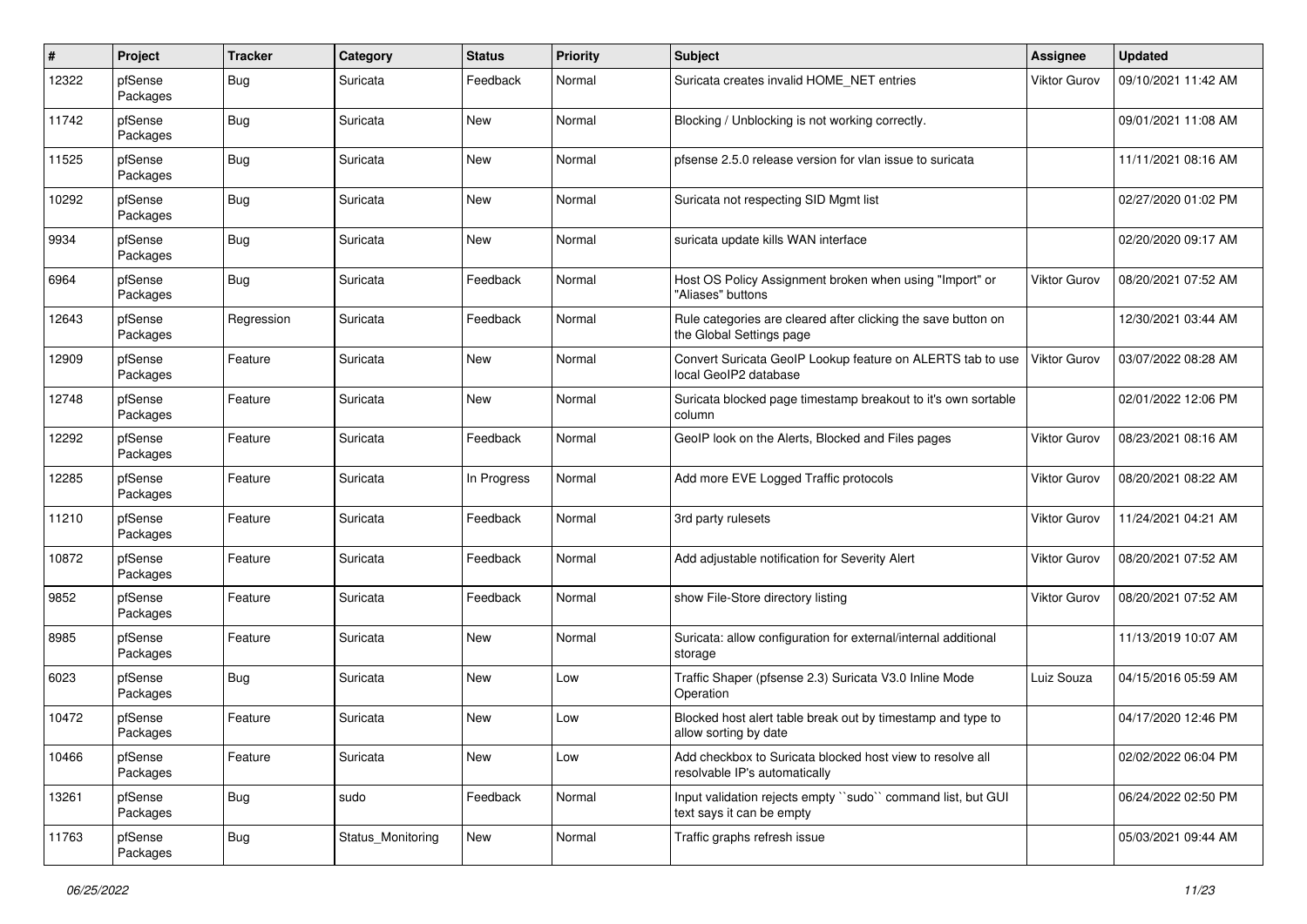| $\vert$ # | Project             | <b>Tracker</b> | Category                     | <b>Status</b>                 | <b>Priority</b> | <b>Subject</b>                                                                                                                             | Assignee             | <b>Updated</b>      |
|-----------|---------------------|----------------|------------------------------|-------------------------------|-----------------|--------------------------------------------------------------------------------------------------------------------------------------------|----------------------|---------------------|
| 10602     | pfSense<br>Packages | Bug            | Status Monitoring            | Confirmed                     | Normal          | Dashboard->Traffic Graphs bandwidth designations on hover<br>pop-ups                                                                       |                      | 10/10/2020 11:59 AM |
| 10601     | pfSense<br>Packages | <b>Bug</b>     | Status Monitoring            | New                           | Normal          | Dashboard->Traffic Graphs Scale is capped for outbound                                                                                     |                      | 05/29/2020 10:13 AM |
| 13160     | pfSense<br>Packages | Feature        | Status Monitoring            | <b>Pull Request</b><br>Review | Normal          | Option to sort monitoring graph views                                                                                                      |                      | 05/13/2022 12:06 PM |
| 9749      | pfSense<br>Packages | Feature        | Status Monitoring            | <b>New</b>                    | Normal          | 95th percentile missing for quality in monitoring                                                                                          |                      | 09/12/2019 10:39 AM |
| 11797     | pfSense<br>Packages | <b>Bug</b>     | <b>Status Traffic Totals</b> | <b>New</b>                    | Normal          | Traffic Totals lost upon reboot when using a ramdisk for /var<br>and /tmp                                                                  | John Cornwell        | 04/10/2021 06:27 PM |
| 10429     | pfSense<br>Packages | <b>Bug</b>     | <b>Status Traffic Totals</b> | New                           | Normal          | Status Traffic Total broken 2.4.5                                                                                                          | <b>Jared Dillard</b> | 02/27/2021 07:55 PM |
| 9537      | pfSense<br>Packages | Bug            | <b>Status Traffic Totals</b> | <b>New</b>                    | Normal          | One month offset in displayed data between time changes                                                                                    | Jared Dillard        | 05/01/2020 08:27 AM |
| 7267      | pfSense<br>Packages | Bug            | <b>Status Traffic Totals</b> | <b>New</b>                    | Normal          | Status Traffic Totals - Stacked Bar - Scale not high enough                                                                                | <b>Jared Dillard</b> | 11/18/2020 07:38 AM |
| 6752      | pfSense<br>Packages | Todo           | <b>Status Traffic Totals</b> | <b>New</b>                    | Low             | <b>Traffic Totals Data Summary Graph</b>                                                                                                   | Jared Dillard        | 11/08/2017 08:58 AM |
| 12732     | pfSense<br>Packages | Bug            | squidguard                   | <b>New</b>                    | High            | Squid https filtering squidguard acl target list - erratic behaviour                                                                       |                      | 01/26/2022 09:11 AM |
| 13141     | pfSense<br>Packages | <b>Bug</b>     | squidguard                   | <b>New</b>                    | Normal          | wrong page squidguard block                                                                                                                |                      | 05/09/2022 05:33 PM |
| 11434     | pfSense<br>Packages | Bug            | squidquard                   | Feedback                      | Normal          | SquidGuard over 1.16.18_11                                                                                                                 |                      | 04/21/2022 12:40 PM |
| 9286      | pfSense<br>Packages | Bug            | squidguard                   | <b>New</b>                    | Normal          | squidGuard - Unable to change IP for sgerror.php URL in<br>configuration                                                                   |                      | 11/13/2019 10:07 AM |
| 9025      | pfSense<br>Packages | <b>Bug</b>     | squidguard                   | <b>New</b>                    | Normal          | SquidGard + Target categories                                                                                                              |                      | 10/08/2018 01:00 AM |
| 8827      | pfSense<br>Packages | Bug            | squidguard                   | <b>New</b>                    | Normal          | Squidguard: ACL redirect modes 'redirect' and 'err page' send<br>unresolvable URLs to the client.                                          | <b>Viktor Gurov</b>  | 12/21/2021 05:49 AM |
| 8752      | pfSense<br>Packages | <b>Bug</b>     | squidguard                   | <b>New</b>                    | Normal          | For SquidGuard in "Common ACL" menu "Target Rules List"<br>"access" option always stays with default value '---' for my<br>Target category |                      | 08/06/2018 05:53 AM |
| 6521      | pfSense<br>Packages | <b>Bug</b>     | squidguard                   | <b>New</b>                    | Normal          | pfsense 2.3.1 squidguard -> Groups ACL -> Target Rules List<br>missing                                                                     |                      | 06/25/2016 10:49 PM |
| 6471      | pfSense<br>Packages | <b>Bug</b>     | squidguard                   | <b>New</b>                    | Normal          | pfsense 2.3.1 squidguard -> common ACL -> Target Rules List<br>missing                                                                     |                      | 06/08/2016 06:22 PM |
| 5751      | pfSense<br>Packages | Bug            | squidguard                   | <b>New</b>                    | Normal          | SquidGuard target categories not saved when long "Domain<br>List" is provided                                                              |                      | 01/10/2016 08:55 AM |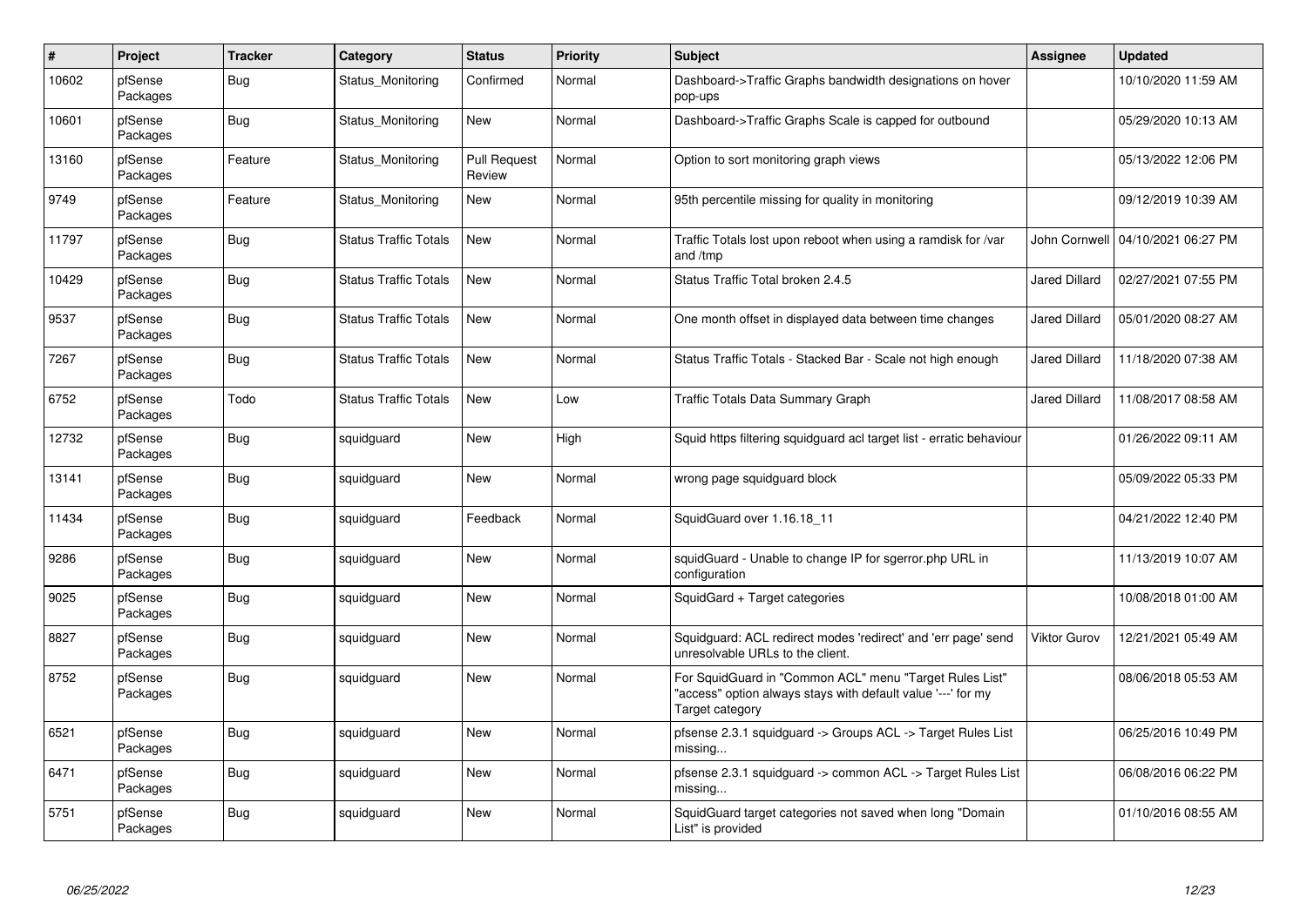| $\#$  | Project             | <b>Tracker</b> | Category   | <b>Status</b> | <b>Priority</b> | <b>Subject</b>                                                                                              | Assignee            | <b>Updated</b>      |
|-------|---------------------|----------------|------------|---------------|-----------------|-------------------------------------------------------------------------------------------------------------|---------------------|---------------------|
| 4088  | pfSense<br>Packages | <b>Bug</b>     | squidguard | Feedback      | Normal          | Buggy squidgurd config file is created                                                                      | <b>Viktor Gurov</b> | 01/28/2021 10:01 AM |
| 11738 | pfSense<br>Packages | Regression     | squidguard | Feedback      | Normal          | SquidGuard 1.16.18_17 Not Filtering Blacklist No-Transparent<br>Mode                                        | <b>Viktor Gurov</b> | 12/21/2021 05:48 AM |
| 12491 | pfSense<br>Packages | Feature        | squidguard | <b>New</b>    | Normal          | squidguard: allow multiple regex                                                                            |                     | 10/28/2021 03:30 PM |
| 11784 | pfSense<br>Packages | Feature        | squidguard | <b>New</b>    | Normal          | squidguard auto update blacklist option                                                                     |                     | 04/06/2021 01:53 AM |
| 11248 | pfSense<br>Packages | Feature        | squidguard | Feedback      | Normal          | SafeSearch update                                                                                           | Viktor Gurov        | 01/28/2021 10:01 AM |
| 10865 | pfSense<br>Packages | Feature        | squidguard | <b>New</b>    | Normal          | squidGuard lacks options to send traffic action logs to syslog<br>server                                    |                     | 09/05/2020 01:21 AM |
| 4928  | pfSense<br>Packages | Feature        | squidguard | New           | Normal          | Surftool - New Package to turn squidguard groups(/acls) on or<br>off                                        |                     | 08/13/2019 09:57 AM |
| 10994 | pfSense<br>Packages | <b>Bug</b>     | squidguard | New           | Low             | SquidGuard Blacklists Restore Default button does not work                                                  |                     | 10/20/2020 12:26 PM |
| 12520 | pfSense<br>Packages | Feature        | Squid      | New           | High            | [Squid] - Allow or Deny Mappings from IP/Host/GeoIP sources                                                 |                     | 11/12/2021 02:13 PM |
| 13073 | pfSense<br>Packages | <b>Bug</b>     | Squid      | <b>New</b>    | Normal          | ClamAV - clamd dies with high CPU load and thus the C-ICAP<br>of squid-reverse proxy causes http:500 errors |                     | 04/19/2022 05:38 AM |
| 11848 | pfSense<br>Packages | <b>Bug</b>     | Squid      | <b>New</b>    | Normal          | Issue with squid cache download speed                                                                       |                     | 04/23/2021 09:30 PM |
| 10608 | pfSense<br>Packages | <b>Bug</b>     | Squid      | Feedback      | Normal          | Update squid port to 4.11-p2                                                                                |                     | 03/02/2021 04:00 AM |
| 10572 | pfSense<br>Packages | <b>Bug</b>     | Squid      | Feedback      | Normal          | STARTTLS option is ignored                                                                                  | Viktor Gurov        | 04/22/2022 02:20 AM |
| 10450 | pfSense<br>Packages | <b>Bug</b>     | Squid      | Feedback      | Normal          | Squid reverse proxy switching peers                                                                         | Viktor Gurov        | 04/22/2022 02:21 AM |
| 9568  | pfSense<br>Packages | <b>Bug</b>     | Squid      | New           | Normal          | UFSSwapDir::openLog: Failed to open swap log.                                                               |                     | 05/29/2019 09:18 PM |
| 7954  | pfSense<br>Packages | Bug            | Squid      | Confirmed     | Normal          | Package upgrade/reinstall gets stuck on deinstall if the<br>package-provided service is not running         |                     | 10/18/2017 12:04 PM |
| 7797  | pfSense<br>Packages | <b>Bug</b>     | Squid      | Feedback      | Normal          | Squid Reverse Proxy alternating between destinations                                                        |                     | 04/21/2022 12:40 PM |
| 6083  | pfSense<br>Packages | <b>Bug</b>     | Squid      | <b>New</b>    | Normal          | Suqid Realtime Monitor / Squid Cache Table not diplaying<br>correctly                                       |                     | 12/06/2016 07:25 AM |
| 1620  | pfSense<br>Packages | <b>Bug</b>     | Squid      | <b>New</b>    | Normal          | Can't use transparent proxy when using bridge.                                                              |                     | 10/07/2021 04:19 AM |
| 11200 | pfSense<br>Packages | Feature        | Squid      | New           | Normal          | Squid reverse proxy + multiple ssl certificates                                                             |                     | 12/31/2020 03:50 AM |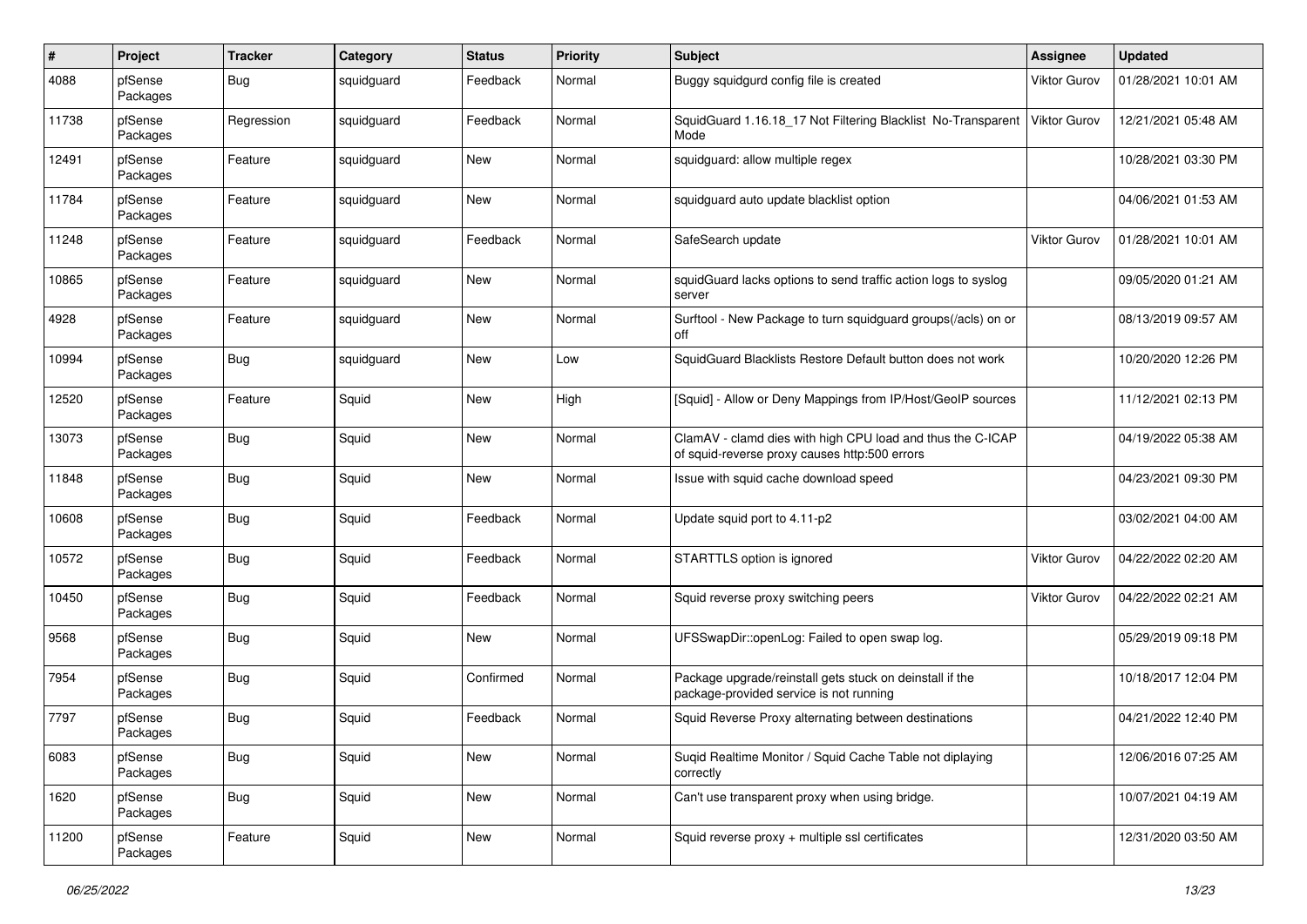| $\#$  | Project             | <b>Tracker</b> | Category  | <b>Status</b>                 | <b>Priority</b> | <b>Subject</b>                                                                        | Assignee            | <b>Updated</b>      |
|-------|---------------------|----------------|-----------|-------------------------------|-----------------|---------------------------------------------------------------------------------------|---------------------|---------------------|
| 10541 | pfSense<br>Packages | Feature        | Squid     | Feedback                      | Normal          | Squid failover and load balancing                                                     | Viktor Gurov        | 01/14/2021 07:34 AM |
| 9982  | pfSense<br>Packages | Feature        | Squid     | Feedback                      | Normal          | basic Idap auth TLS connection                                                        | <b>Viktor Gurov</b> | 04/22/2022 02:21 AM |
| 9774  | pfSense<br>Packages | Feature        | Squid     | <b>New</b>                    | Normal          | Squid logs / remote logs                                                              |                     | 04/17/2020 06:18 AM |
| 9762  | pfSense<br>Packages | Feature        | Squid     | Feedback                      | Normal          | Squid Reverse Proxy Change redir domain(s) to use regex                               |                     | 04/21/2022 12:40 PM |
| 9721  | pfSense<br>Packages | Feature        | Squid     | Feedback                      | Normal          | add squidclient -h 127.0.0.1 mgr:info output to Diagnostics /<br>Squid and status.php | Viktor Gurov        | 04/22/2022 02:21 AM |
| 9700  | pfSense<br>Packages | Feature        | Squid     | Feedback                      | Normal          | Secure Squid HTTPS Proxy                                                              |                     | 01/25/2022 06:39 PM |
| 7691  | pfSense<br>Packages | Feature        | Squid     | <b>New</b>                    | Normal          | Allow for custom icap services for squid                                              |                     | 08/24/2017 03:16 AM |
| 7367  | pfSense<br>Packages | Feature        | Squid     | <b>New</b>                    | Normal          | Wizard for Squid                                                                      |                     | 03/14/2017 01:59 PM |
| 6789  | pfSense<br>Packages | Feature        | Squid     | <b>New</b>                    | Normal          | disgest_ldap_auth                                                                     |                     | 08/13/2019 09:57 AM |
| 5646  | pfSense<br>Packages | Feature        | Squid     | <b>New</b>                    | Normal          | Squid3 package Authentication Method: Kerberos/AD                                     |                     | 02/18/2019 05:34 PM |
| 12717 | pfSense<br>Packages | Todo           | Squid     | <b>New</b>                    | Normal          | Squid 5.x Branch                                                                      |                     | 01/25/2022 06:24 PM |
| 12264 | pfSense<br>Packages | <b>Bug</b>     | Squid     | Feedback                      | Low             | Stray <table> line in squid monitor.php</table>                                       | <b>Viktor Gurov</b> | 12/23/2021 10:53 AM |
| 9012  | pfSense<br>Packages | <b>Bug</b>     | Squid     | <b>New</b>                    | Very Low        | Captive Portal authentication in Squid Proxy Server does not<br>work                  |                     | 10/12/2019 05:06 AM |
| 12845 | pfSense<br>Packages | Bug            | softflowd | <b>New</b>                    | Normal          | softflowd wrong vlan tag                                                              |                     | 02/21/2022 10:40 AM |
| 12507 | pfSense<br>Packages | <b>Bug</b>     | softflowd | <b>Pull Request</b><br>Review | Normal          | Add support for bi-directional flows in softflowd                                     |                     | 11/11/2021 03:53 AM |
| 10436 | pfSense<br>Packages | <b>Bug</b>     | softflowd | <b>New</b>                    | Normal          | softflowd no longer sends flow data after upgrade ( $v0.9.9$ 1 -><br>v1.0.0           |                     | 06/07/2022 12:25 AM |
| 9486  | pfSense<br>Packages | <b>Bug</b>     | softflowd | New                           | Very Low        | ifindex values used for softflowd are incorrect                                       |                     | 08/14/2019 02:30 PM |
| 12979 | pfSense<br>Packages | Bug            | Snort     | <b>Pull Request</b><br>Review | High            | Snort Rules Update Process Using Deprecated FreeBSD<br><b>Subdirectory Name</b>       | <b>Bill Meeks</b>   | 03/24/2022 09:02 AM |
| 6988  | pfSense<br>Packages | Bug            | Snort     | New                           | High            | SNORT Package PHP memory error                                                        |                     | 06/28/2018 10:00 PM |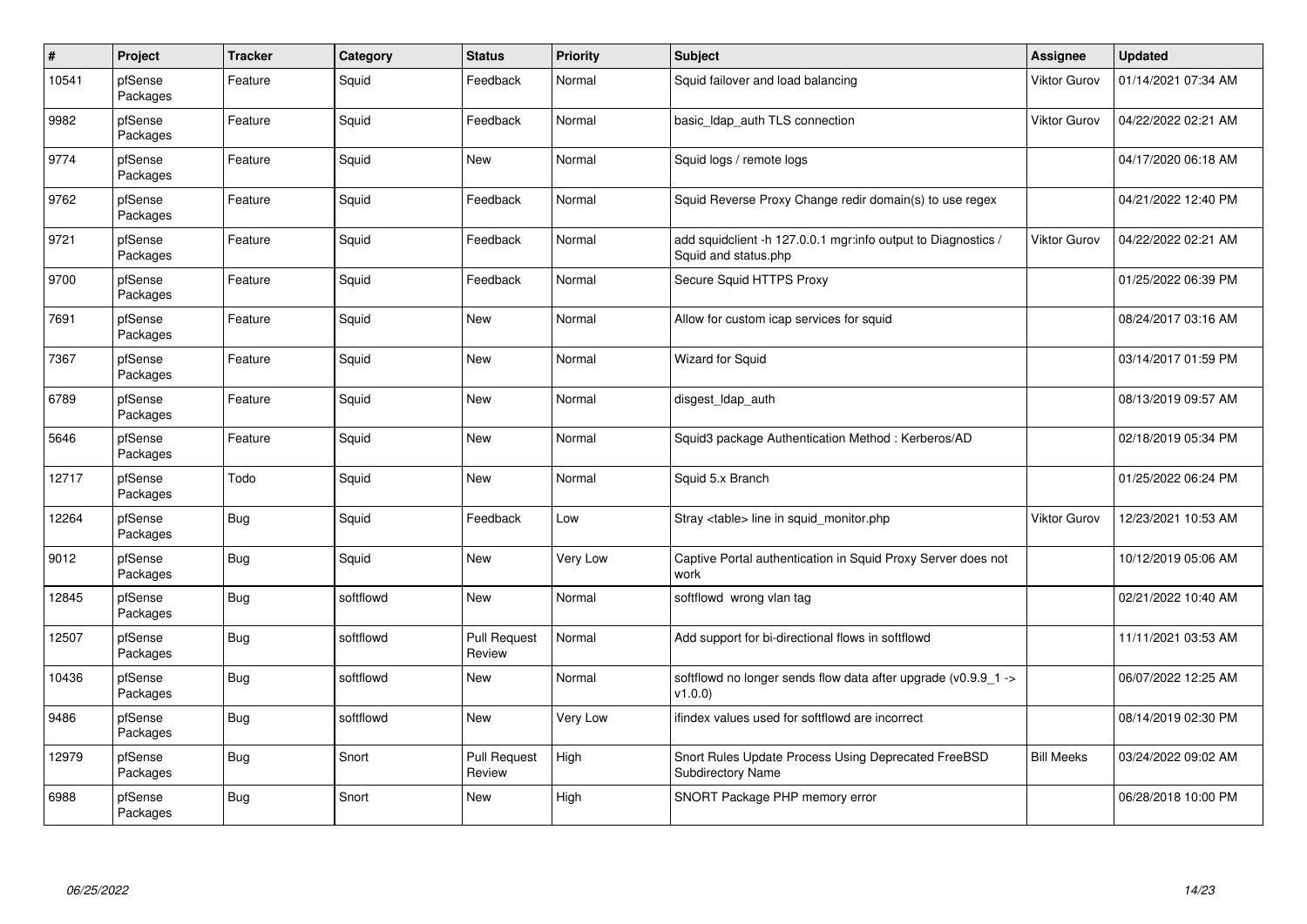| #     | Project             | <b>Tracker</b> | Category         | <b>Status</b>                 | <b>Priority</b> | Subject                                                                                                                                 | Assignee            | <b>Updated</b>      |
|-------|---------------------|----------------|------------------|-------------------------------|-----------------|-----------------------------------------------------------------------------------------------------------------------------------------|---------------------|---------------------|
| 13095 | pfSense<br>Packages | Bug            | Snort            | Feedback                      | Normal          | Snort VRT change in Shared Object Rules path name results<br>in failure to extract and update Snort Shared Object Rules<br>when enabled | <b>Bill Meeks</b>   | 04/25/2022 12:22 PM |
| 12683 | pfSense<br>Packages | Bug            | Snort            | Feedback                      | Normal          | snort_get_vpns_list() does not include OpenVPN CSO                                                                                      | <b>Viktor Gurov</b> | 02/15/2022 10:47 AM |
| 10606 | pfSense<br>Packages | <b>Bug</b>     | Snort            | <b>New</b>                    | Normal          | Snort Inline stopped working after upgrade to FreeBSD 12.1<br>(network traffic blocked after heavy load randomly)                       |                     | 05/28/2020 10:06 AM |
| 9895  | pfSense<br>Packages | Bug            | Snort            | <b>New</b>                    | Normal          | snort reinstallation failed                                                                                                             |                     | 06/23/2021 08:01 AM |
| 13096 | pfSense<br>Packages | Feature        | Snort            | Feedback                      | Normal          | Improve robustness of Snort Rules Update Log size limitation<br>logic                                                                   | <b>Bill Meeks</b>   | 04/25/2022 12:22 PM |
| 11579 | pfSense<br>Packages | Feature        | Snort            | <b>New</b>                    | Normal          | Snort alerts or blocks trigger notifications                                                                                            |                     | 03/01/2021 03:26 AM |
| 9289  | pfSense<br>Packages | Feature        | Snort            | <b>New</b>                    | Normal          | Snort enable react                                                                                                                      |                     | 03/16/2019 09:04 PM |
| 7535  | pfSense<br>Packages | Feature        | Snort            | <b>New</b>                    | Normal          | Snort messages filling System / General. Should have its own<br>log.                                                                    |                     | 02/18/2019 05:29 PM |
| 7414  | pfSense<br>Packages | Feature        | Snort            | <b>New</b>                    | Normal          | snort needs automated refresh on ip change                                                                                              |                     | 08/20/2019 08:55 AM |
| 6831  | pfSense<br>Packages | Feature        | Snort            | <b>New</b>                    | Normal          | Snort does not support aliases containing FQDN                                                                                          |                     | 07/11/2020 12:51 PM |
| 10989 | pfSense<br>Packages | <b>Bug</b>     | Snort            | <b>New</b>                    | Low             | Snort alert page has hidden characters in IPv6 address                                                                                  |                     | 10/17/2020 04:06 PM |
| 11479 | pfSense<br>Packages | <b>Bug</b>     | snmptt           | <b>New</b>                    | Normal          | snmptt 1.4.2 does not work in daemon mode                                                                                               |                     | 02/20/2021 04:37 PM |
| 5922  | pfSense             | Feature        | <b>SNMP</b>      | <b>New</b>                    | Normal          | SNMP - enable SNMP v3 functionality                                                                                                     | <b>Viktor Gurov</b> | 03/02/2022 02:40 PM |
| 4298  | pfSense             | Bug            | <b>SNMP</b>      | Assigned                      | Very Low        | Excessive errors from snmpd                                                                                                             | Luiz Souza          | 09/13/2020 08:21 AM |
| 11786 | pfSense             | <b>Bug</b>     | Services         | <b>New</b>                    | Normal          | SSH incomplete setup and startup fail while recovering XML<br>backup in a fresh install of pfSense 2.5.0                                |                     | 04/17/2021 01:36 PM |
| 6186  | pfSense             | Bug            | <b>Services</b>  | <b>New</b>                    | Normal          | race conditions in service startup                                                                                                      |                     | 04/21/2022 12:39 PM |
| 11490 | pfSense<br>Packages | <b>Bug</b>     | Service Watchdog | New                           | Very Low        | Service Watchdog - Impacts Reboots and Package Updates                                                                                  |                     | 02/22/2021 12:07 PM |
| 13240 | pfSense             | Bug            | Rules / NAT      | <b>New</b>                    | Normal          | Dynamic NPt entry UI has a couple quirks                                                                                                |                     | 06/02/2022 09:32 PM |
| 13046 | pfSense             | <b>Bug</b>     | Rules / NAT      | New                           | Normal          | Floating rule applied to IPv6 interface with a SLAAC DHCPv6<br>gateway reports error on boot                                            |                     | 04/11/2022 09:50 AM |
| 12888 | pfSense             | <b>Bug</b>     | Rules / NAT      | New                           | Normal          | pfSense sends un-NATed packets during OpenVPN startup                                                                                   |                     | 03/01/2022 03:13 PM |
| 12720 | pfSense             | Bug            | Rules / NAT      | <b>Pull Request</b><br>Review | Normal          | Hide the "tag" field on non-floating tabs                                                                                               | Viktor Gurov        | 01/24/2022 03:11 PM |
| 12421 | pfSense             | <b>Bug</b>     | Rules / NAT      | New                           | Normal          | IPV6 limiter bug                                                                                                                        |                     | 10/02/2021 08:44 AM |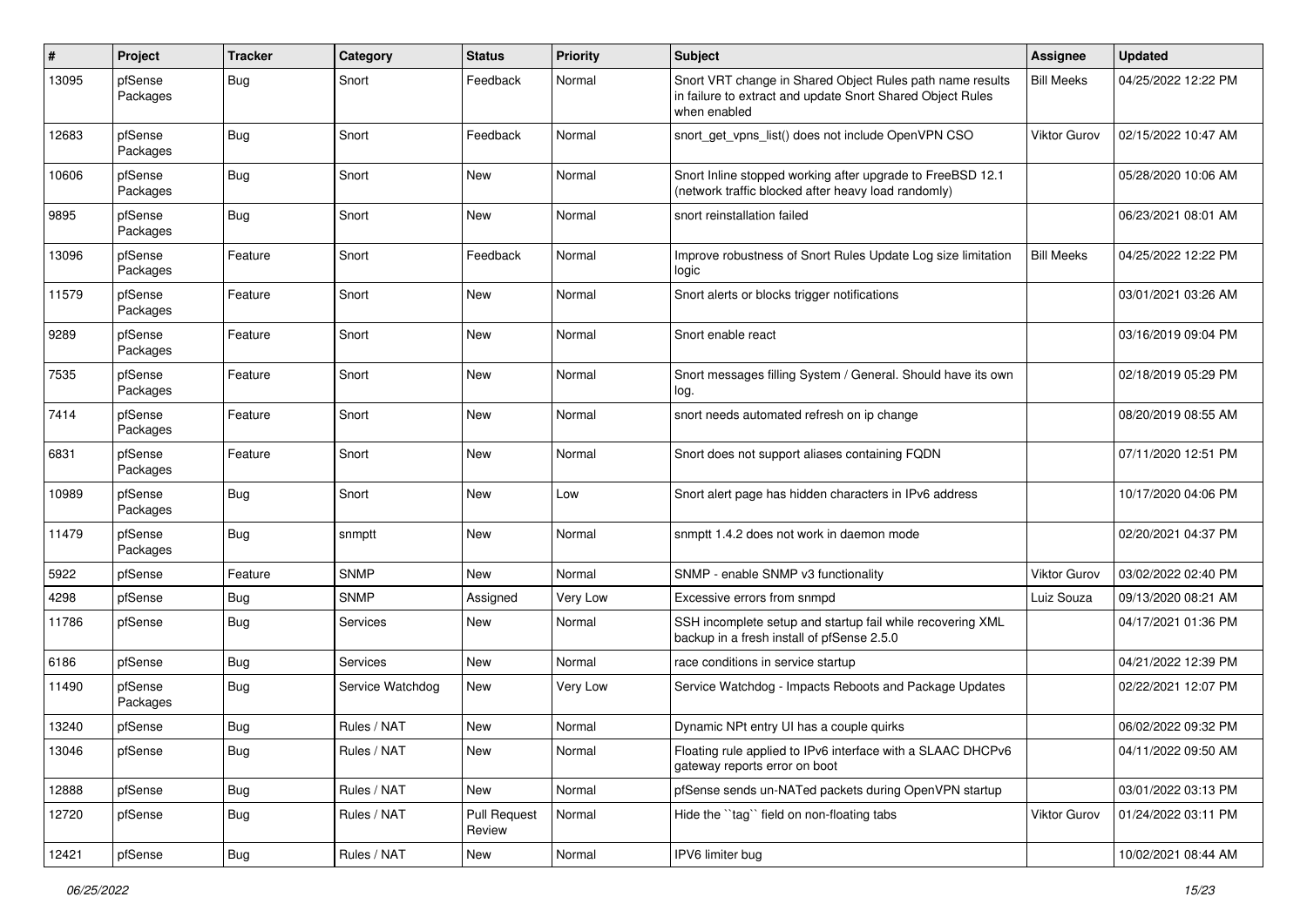| ∦     | Project | <b>Tracker</b> | Category    | <b>Status</b> | <b>Priority</b> | <b>Subject</b>                                                                                                                                         | Assignee | <b>Updated</b>      |
|-------|---------|----------------|-------------|---------------|-----------------|--------------------------------------------------------------------------------------------------------------------------------------------------------|----------|---------------------|
| 11717 | pfSense | Bug            | Rules / NAT | New           | Normal          | Incorrect port forwarding rules if Destination port alias is not<br>equal to Redirect target port alias                                                |          | 03/22/2021 06:06 AM |
| 11556 | pfSense | Bug            | Rules / NAT | <b>New</b>    | Normal          | Kill all states associated with a NAT address                                                                                                          |          | 03/19/2021 10:29 AM |
| 11548 | pfSense | <b>Bug</b>     | Rules / NAT | New           | Normal          | "rule expands to no valid combination" error from port forward<br>automatic rule mixing IPv4 and IPv6 elements                                         |          | 02/27/2021 03:18 PM |
| 10726 | pfSense | Bug            | Rules / NAT | New           | Normal          | Sticky-connections option is bugged - sticky-address cannot be<br>redefined                                                                            |          | 11/12/2020 10:12 AM |
| 10712 | pfSense | Bug            | Rules / NAT | New           | Normal          | "default allow LAN IPv6 to any" rule does not work right after<br>boot when using IPv6 PD                                                              |          | 06/30/2020 12:17 AM |
| 10513 | pfSense | Bug            | Rules / NAT | <b>New</b>    | Normal          | State issues with policy routing and HA failover                                                                                                       |          | 04/21/2022 12:39 PM |
| 9167  | pfSense | <b>Bug</b>     | Rules / NAT | New           | Normal          | Some Important ICMPv6 Traffic Not Allowed by Default Rules                                                                                             |          | 08/14/2019 01:00 PM |
| 9035  | pfSense | <b>Bug</b>     | Rules / NAT | <b>New</b>    | Normal          | Inactive Interfaces are Hidden in Firewall Rules                                                                                                       |          | 08/14/2019 12:39 PM |
| 7551  | pfSense | <b>Bug</b>     | Rules / NAT | New           | Normal          | Dynamic IPsec endpoints not added to rule set after WAN<br>down/up                                                                                     |          | 05/16/2017 02:26 PM |
| 7373  | pfSense | Bug            | Rules / NAT | <b>New</b>    | Normal          | Firewall schedules GUI needs to be redone from scratch                                                                                                 |          | 08/21/2019 08:56 AM |
| 6799  | pfSense | Bug            | Rules / NAT | <b>New</b>    | Normal          | Using NOT (!) with interface subnet macros results unexpected<br>traffic passing when multiple subnets are included in the macro<br>(i.e. VIP subnets) |          | 02/07/2022 02:18 PM |
| 6627  | pfSense | <b>Bug</b>     | Rules / NAT | New           | Normal          | floating tab match rules ignore quick action so should be<br>removed                                                                                   |          | 07/18/2016 02:15 PM |
| 5791  | pfSense | <b>Bug</b>     | Rules / NAT | Confirmed     | Normal          | tftp-proxy functionality is easilly broken by unrelated rules                                                                                          |          | 07/10/2016 12:24 AM |
| 5075  | pfSense | <b>Bug</b>     | Rules / NAT | Confirmed     | Normal          | pf errors that don't return a line number on first line don't file<br>notice                                                                           |          | 09/01/2015 06:42 PM |
| 2367  | pfSense | <b>Bug</b>     | Rules / NAT | New           | Normal          | display negate rules in firewall_rules.php and evaluate when<br>added                                                                                  |          | 05/07/2012 06:11 PM |
| 1813  | pfSense | Bug            | Rules / NAT | Confirmed     | Normal          | Static routes on WAN interfaces overridden by route-to for<br>firewall-initiated traffic                                                               |          | 11/09/2016 02:06 PM |
| 12676 | pfSense | Feature        | Rules / NAT | New           | Normal          | Add the Tagged option on the Port Forward rules edit page                                                                                              |          | 01/11/2022 05:52 AM |
| 12665 | pfSense | Feature        | Rules / NAT | <b>New</b>    | Normal          | Ability to add custom pf rules from the GUI                                                                                                            |          | 01/07/2022 09:30 AM |
| 12190 | pfSense | Feature        | Rules / NAT | New           | Normal          | Add ability to reference ipv6 prefix in firewall rules and aliases                                                                                     |          | 08/05/2021 01:47 PM |
| 11262 | pfSense | Feature        | Rules / NAT | <b>New</b>    | Normal          | Time Based Rules - selects all days in the current month                                                                                               |          | 04/27/2021 12:32 PM |
| 9591  | pfSense | Feature        | Rules / NAT | New           | Normal          | Add under firewall rules a search box                                                                                                                  |          | 08/14/2019 02:39 PM |
| 8385  | pfSense | Feature        | Rules / NAT | New           | Normal          | Utilize IP addresses from successfully authenticated OpenVPN<br>endpoints to Update Firewall Rules                                                     |          | 07/19/2018 03:07 PM |
| 7922  | pfSense | Feature        | Rules / NAT | New           | Normal          | Add the option to select the ISP IPv6 Delegated Prefix as a<br>destination in firewall rules                                                           |          | 10/10/2017 06:36 PM |
| 7799  | pfSense | Feature        | Rules / NAT | New           | Normal          | Make an ajax call to toggle logging by clicking on the logging<br>icon next to a rule                                                                  |          | 08/13/2019 09:40 AM |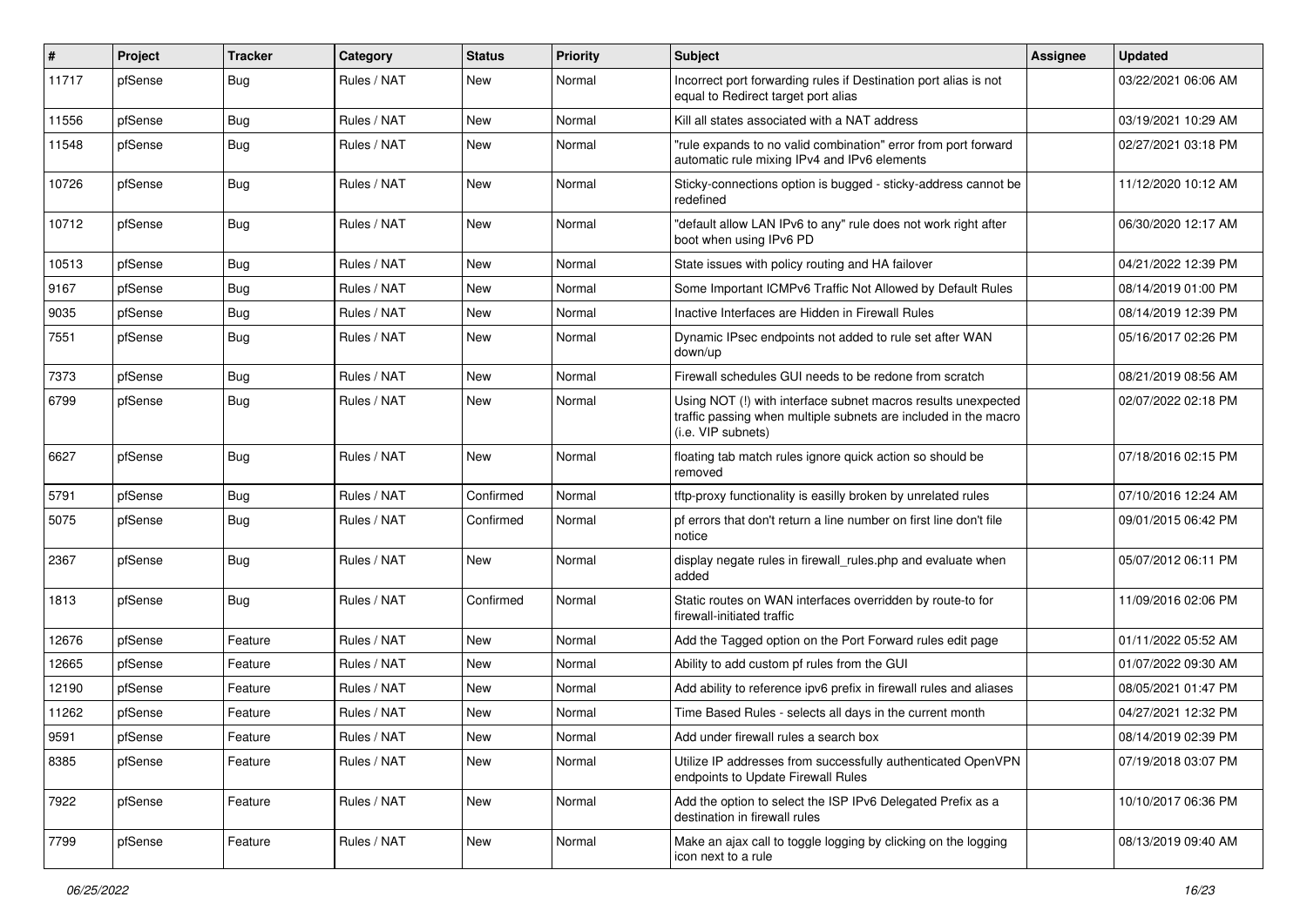| $\pmb{\#}$ | Project | <b>Tracker</b> | Category    | <b>Status</b> | <b>Priority</b> | Subject                                                                                                 | Assignee | <b>Updated</b>      |
|------------|---------|----------------|-------------|---------------|-----------------|---------------------------------------------------------------------------------------------------------|----------|---------------------|
| 7781       | pfSense | Feature        | Rules / NAT | New           | Normal          | Please Enable Rule Separators on Manual Outbound NAT                                                    |          | 08/21/2019 09:07 AM |
| 7761       | pfSense | Feature        | Rules / NAT | New           | Normal          | Add a way to match on IPv6 proto=0 (hop-by-hop header<br>extension)                                     |          | 08/13/2019 03:49 PM |
| 7260       | pfSense | Feature        | Rules / NAT | New           | Normal          | Source OS / p0f Database Missing Modern Operating Systems                                               |          | 04/18/2020 02:25 AM |
| 7085       | pfSense | Feature        | Rules / NAT | New           | Normal          | Edit Firewall Rules Seperator                                                                           |          | 09/10/2017 09:15 AM |
| 6776       | pfSense | Feature        | Rules / NAT | New           | Normal          | Allow disabling of "filter rule association" by default                                                 |          | 08/17/2021 10:56 AM |
| 6539       | pfSense | Feature        | Rules / NAT | New           | Normal          | ICMPv6 filtering requires multiple rules - no range support                                             |          | 08/13/2019 01:23 PM |
| 6207       | pfSense | Feature        | Rules / NAT | New           | Normal          | Please, add "THIS_IF broadcast" Macro for use in firewall rules                                         |          | 08/21/2019 11:01 AM |
| 4997       | pfSense | Feature        | Rules / NAT | New           | Normal          | Add setting option to choose default log action for new firewall<br>rules                               |          | 08/20/2019 03:29 PM |
| 4707       | pfSense | Feature        | Rules / NAT | New           | Normal          | Can't override block port 0 rules in filter.inc                                                         |          | 08/13/2019 12:53 PM |
| 3793       | pfSense | Feature        | Rules / NAT | New           | Normal          | Enable external authentication support for rules                                                        |          | 08/05/2014 01:09 PM |
| 3288       | pfSense | Feature        | Rules / NAT | New           | Normal          | Macros for Interface Networks on Outbound NAT rule Source<br>drop-down                                  |          | 08/21/2019 11:02 AM |
| 2965       | pfSense | Feature        | Rules / NAT | New           | Normal          | Mac Firewalling                                                                                         |          | 04/24/2013 12:02 PM |
| 2771       | pfSense | Feature        | Rules / NAT | New           | Normal          | Add packet tracing simulator                                                                            |          | 08/13/2019 12:24 PM |
| 2676       | pfSense | Feature        | Rules / NAT | New           | Normal          | Reply-to option in firewall rule                                                                        |          | 05/05/2017 03:15 PM |
| 2358       | pfSense | Feature        | Rules / NAT | New           | Normal          | NAT64 Support                                                                                           |          | 04/16/2022 06:52 PM |
| 2049       | pfSense | Feature        | Rules / NAT | New           | Normal          | Show Auto Generated Rules and Use them to turn features<br>on/off when applicable                       |          | 08/20/2019 03:37 PM |
| 1947       | pfSense | Feature        | Rules / NAT | New           | Normal          | Option to kill all states when creating a block rule                                                    |          | 08/20/2019 01:09 PM |
| 1937       | pfSense | Feature        | Rules / NAT | New           | Normal          | Support for rule groupings                                                                              |          | 08/20/2019 12:42 PM |
| 1935       | pfSense | Feature        | Rules / NAT | New           | Normal          | Allow rule with max-src-conn-* options to make conditional use<br>of "overload <virusprot>"</virusprot> |          | 10/07/2011 09:31 AM |
| 1683       | pfSense | Feature        | Rules / NAT | New           | Normal          | PF scrub min-ttl option                                                                                 |          | 09/23/2020 01:52 AM |
| 1136       | pfSense | Feature        | Rules / NAT | New           | Normal          | Add logic to automatically avoid route-to for static route<br>networks                                  |          | 10/09/2018 05:11 AM |
| 746        | pfSense | Feature        | Rules / NAT | New           | Normal          | Add interface group to source/dest drop downs                                                           |          | 07/19/2010 05:10 PM |
| 701        | pfSense | Feature        | Rules / NAT | New           | Normal          | Interface groups with NAT                                                                               |          | 05/11/2018 10:12 PM |
| 371        | pfSense | Feature        | Rules / NAT | New           | Normal          | Allow moving of bogon and RFC 1918 rules                                                                |          | 02/06/2016 04:53 AM |
| 96         | pfSense | Feature        | Rules / NAT | New           | Normal          | Add "All local networks" to source and destination drop down<br>boxen in firewall rules                 |          | 02/06/2016 04:53 AM |
| 13058      | pfSense | Todo           | Rules / NAT | <b>New</b>    | Normal          | Add static routes and directly connected networks back to<br>policy route negation rules                |          | 04/13/2022 08:05 AM |
| 10952      | pfSense | <b>Bug</b>     | Rules / NAT | New           | Low             | Inconsistency in Subnet Defaults Between Firewall Rules and<br>Interface Address Assignments            |          | 10/09/2020 12:50 PM |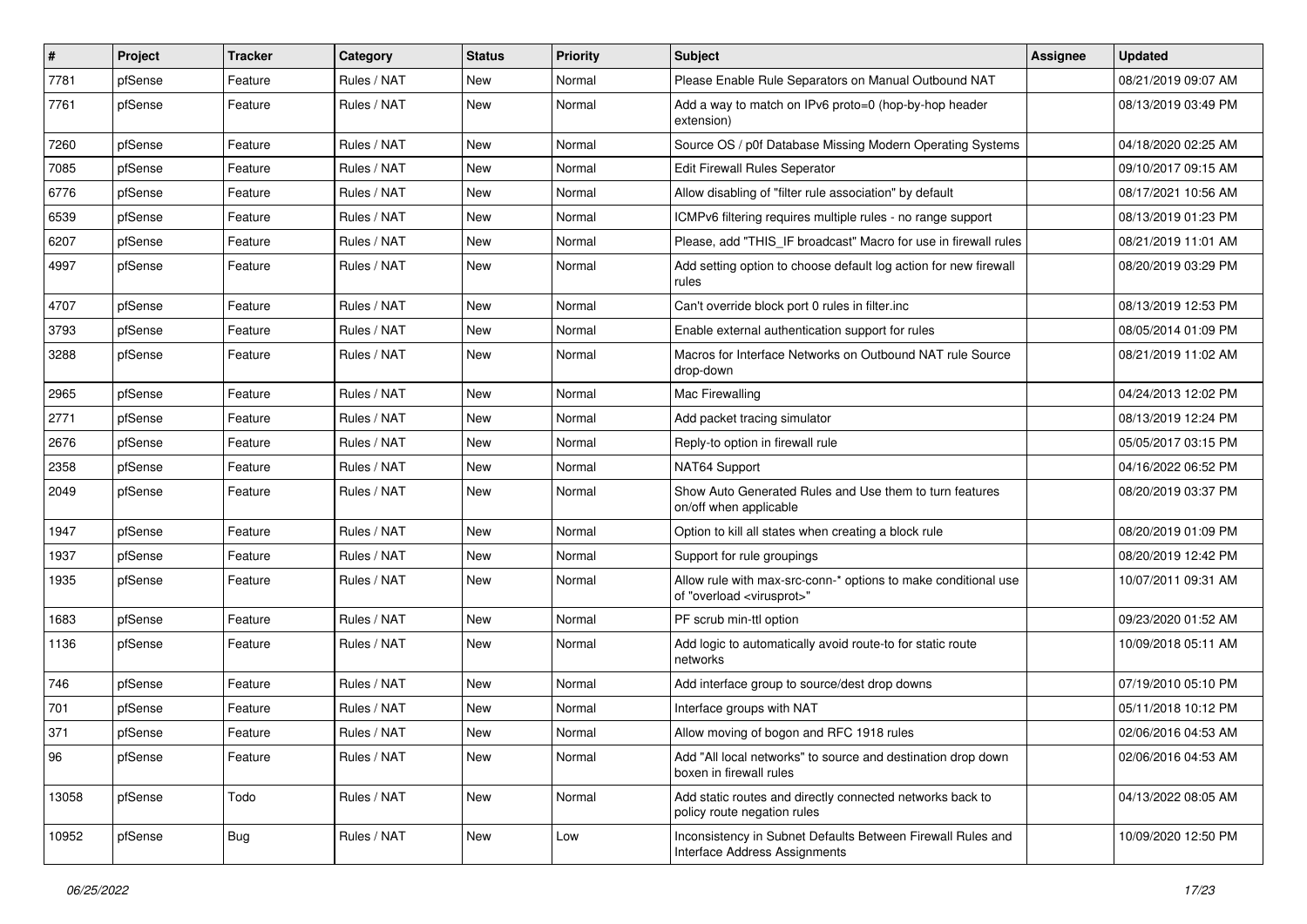| $\pmb{\#}$ | Project             | <b>Tracker</b>     | Category           | <b>Status</b> | <b>Priority</b> | <b>Subject</b>                                                                                                                         | Assignee             | <b>Updated</b>      |
|------------|---------------------|--------------------|--------------------|---------------|-----------------|----------------------------------------------------------------------------------------------------------------------------------------|----------------------|---------------------|
| 10892      | pfSense             | Bug                | Rules / NAT        | New           | Low             | Large number of VLAN/LANs make floating rules are to read                                                                              | <b>Jared Dillard</b> | 02/01/2021 03:29 PM |
| 9887       | pfSense             | <b>Bug</b>         | Rules / NAT        | <b>New</b>    | Low             | Rule separator positions change when deleting multiple rules                                                                           |                      | 05/10/2022 03:11 PM |
| 8820       | pfSense             | Bug                | Rules / NAT        | <b>New</b>    | Low             | System/Advanced/Misc - "Do not kill connections when<br>schedule expires" UN-checked still leaves existing connections<br>open.        |                      | 07/28/2020 10:59 AM |
| 8576       | pfSense             | Bug                | Rules / NAT        | Feedback      | Low             | pfSense stops passing traffic after some time when using<br>Outbound NAT pool w/ Sticky Address                                        |                      | 10/28/2021 01:47 PM |
| 6026       | pfSense             | Bug                | Rules / NAT        | <b>New</b>    | Low             | webinterface, firewall rules, wrapping of columns or visible<br>(horizontal) scrollbar needed when contents doesnt fit                 | Jared Dillard        | 08/20/2019 03:40 PM |
| 12370      | pfSense             | Feature            | Rules / NAT        | <b>New</b>    | Low             | Add limiters to Queue column on firewall rule list                                                                                     |                      | 09/14/2021 07:37 AM |
| 10312      | pfSense             | Feature            | Rules / NAT        | <b>New</b>    | Low             | Reordering of NAT rules without dragging                                                                                               |                      | 03/03/2020 07:28 AM |
| 8316       | pfSense             | Feature            | Rules / NAT        | New           | Low             | expiration date when creating new rules                                                                                                |                      | 08/21/2019 09:11 AM |
| 7181       | pfSense             | Feature            | Rules / NAT        | <b>New</b>    | Low             | Add Top and Add Bottom on Seperator                                                                                                    |                      | 08/21/2019 08:55 AM |
| 4165       | pfSense             | Feature            | Rules / NAT        | <b>New</b>    | Low             | Allow for security zones when defining interfaces and firewall<br>rules.                                                               |                      | 02/06/2016 04:35 AM |
| 13144      | pfSense             | <b>Bug</b>         | Rules / NAT        | <b>New</b>    | Very Low        | Firewall rule entries can get out of sync when entries are<br>deleted while other administrators are editing entries<br>simultaneously |                      | 05/10/2022 07:26 AM |
| 5091       | pfSense             | Bug                | Rules / NAT        | Confirmed     | Very Low        | In rule creation destination ports fields (from and to) are too<br>small to read ports aliases names                                   |                      | 01/07/2020 07:48 AM |
| 10446      | pfSense             | Feature            | Rules / NAT        | <b>New</b>    | Very Low        | VIP address is not shown in firewall rules                                                                                             |                      | 06/09/2022 02:07 PM |
| 8599       | pfSense             | Feature            | Rules / NAT        | <b>New</b>    | Very Low        | IPv6 flow labels                                                                                                                       |                      | 07/16/2018 07:36 AM |
| 12338      | pfSense<br>Packages | <b>Bug</b>         | <b>RRD Summary</b> | <b>New</b>    | Normal          | RRD Summary does not report data on 3100                                                                                               |                      | 04/15/2022 02:54 PM |
| 12865      | pfSense<br>Packages | Todo               | <b>RRD Summary</b> | Feedback      | Normal          | <b>RRD Summary improvements</b>                                                                                                        | <b>Viktor Gurov</b>  | 03/04/2022 12:20 PM |
| 9698       | pfSense             | Bug                | <b>RRD Graphs</b>  | New           | Normal          | Monitoring graphs do not retain state after auto-refresh                                                                               |                      | 08/26/2019 02:09 AM |
| 2138       | pfSense             | <b>Bug</b>         | <b>RRD Graphs</b>  | <b>New</b>    | Normal          | RRD Wireless graph broken in BSS mode                                                                                                  |                      | 02/06/2016 04:59 AM |
| 1186       | pfSense             | Bug                | <b>RRD Graphs</b>  | Confirmed     | Normal          | When in pure routing mode the rrd graphs are blank                                                                                     |                      | 09/16/2015 04:31 PM |
| 4292       | pfSense             | Feature            | RRD Graphs         | New           | Normal          | Show 95th Percentile for IPv6 Traffic in RRD Graphs                                                                                    |                      | 01/25/2015 02:24 PM |
| 7314       | pfSense             | Bug                | <b>RRD Graphs</b>  | New           | Low             | Discrepancy in ntp monitoring view                                                                                                     |                      | 02/24/2017 08:37 PM |
| 5307       | pfSense             | Feature            | <b>RRD Graphs</b>  | <b>New</b>    | Low             | Add logarithmic scale option to RRD graphs                                                                                             |                      | 10/14/2015 07:37 AM |
| 13223      | pfSense Docs        | <b>New Content</b> | Routing / Gateways | Feedback      | Normal          | Document new gateway state killing behavior                                                                                            | Jim Pingle           | 05/27/2022 01:59 PM |
| 12950      | pfSense             | <b>Bug</b>         | Routing            | <b>New</b>    | Normal          | OpenVPN as default gateway does not get set at boot time                                                                               |                      | 04/09/2022 05:46 PM |
| 11296      | pfSense             | Bug                | Routing            | New           | Normal          | Static route targets may still reachable via default route when<br>the gateway they should route through is down                       | Viktor Gurov         | 05/10/2022 03:12 PM |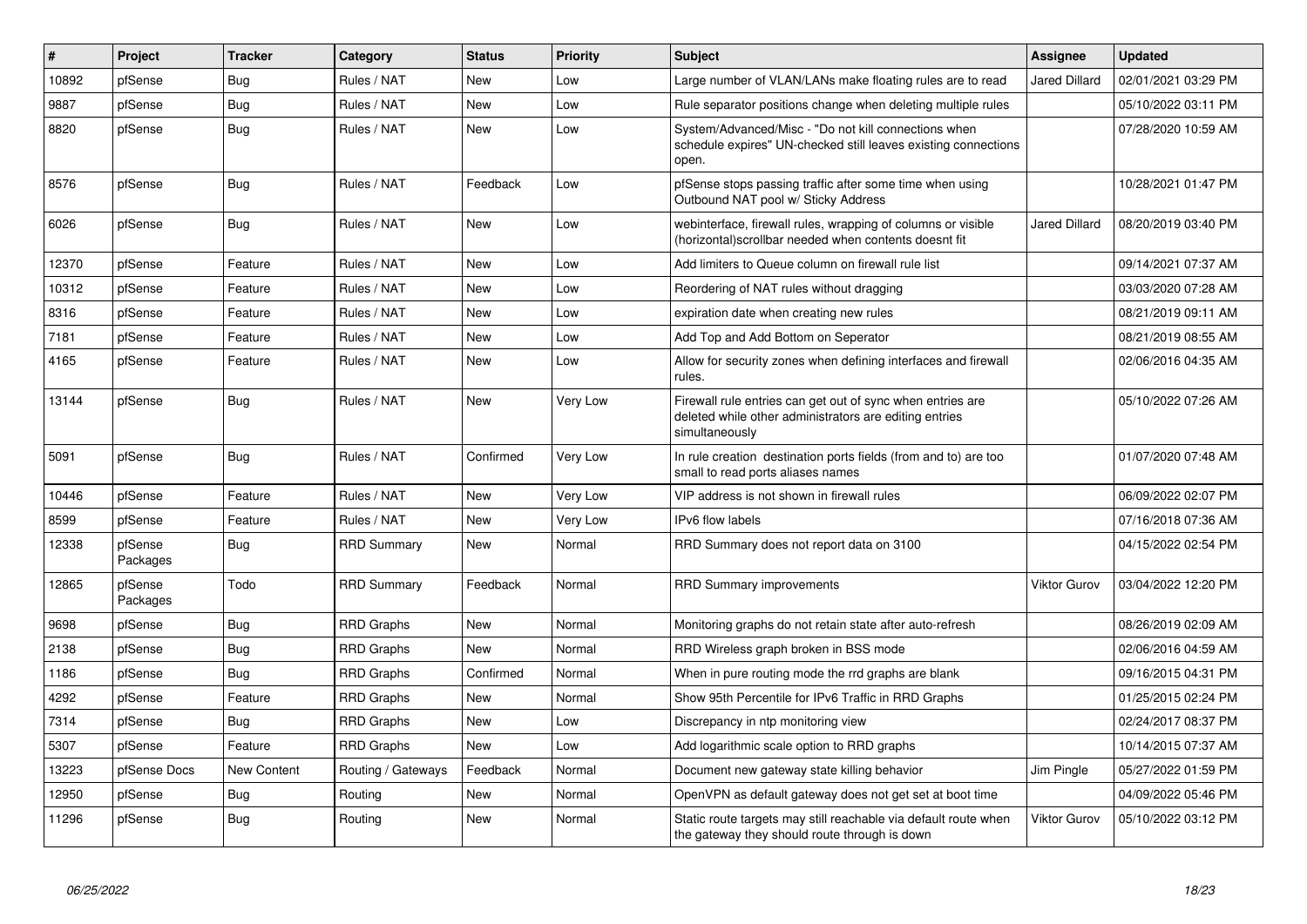| #     | Project             | <b>Tracker</b> | Category         | <b>Status</b> | <b>Priority</b> | Subject                                                                                                                             | Assignee             | <b>Updated</b>      |
|-------|---------------------|----------------|------------------|---------------|-----------------|-------------------------------------------------------------------------------------------------------------------------------------|----------------------|---------------------|
| 8066  | pfSense             | <b>Bug</b>     | Routing          | New           | Normal          | Static routes not applied when they go out a interface using<br>carp                                                                |                      | 11/08/2017 02:04 AM |
| 7352  | pfSense             | Bug            | Routing          | New           | Normal          | pfSense IPv6 static route is dumped after a WAN flap                                                                                |                      | 01/20/2022 09:35 AM |
| 13297 | pfSense             | Feature        | Routing          | New           | Normal          | Support for Gateway Groups as Static Route destinations                                                                             |                      | 06/24/2022 07:41 AM |
| 9544  | pfSense             | Feature        | Routing          | New           | Normal          | Enable RADIX_MPATH                                                                                                                  |                      | 04/21/2022 12:39 PM |
| 4796  | pfSense             | Feature        | Routing          | New           | Normal          | Support Multiple FIBs in pfSense                                                                                                    | Luiz Souza           | 09/22/2017 12:12 AM |
| 1521  | pfSense             | Todo           | Routing          | <b>New</b>    | Normal          | Investigate FreeBSD route metric support for future versions                                                                        |                      | 05/12/2011 11:28 AM |
| 12535 | pfSense             | Documentation  | Routing          | New           | Normal          | Negate Rules function does not match the description                                                                                |                      | 11/19/2021 02:03 PM |
| 12850 | pfSense             | <b>Bug</b>     | Routing          | New           | Low             | Console error during boot: "route: route has not been found"                                                                        |                      | 02/22/2022 08:27 AM |
| 11195 | pfSense Docs        | Correction     | Recipes          | New           | Normal          | Feedback on pfSense Configuration Recipes - Accessing a<br>CPE/Modem from Inside the Firewall                                       | Jim Pingle           | 12/30/2020 01:13 PM |
| 10924 | pfSense Docs        | Correction     | Recipes          | New           | Normal          | Feedback on Virtualization - Virtualizing pfSense with<br>VMware vSphere / ESXi                                                     | Jim Pingle           | 09/23/2020 03:46 PM |
| 9374  | pfSense Docs        | Correction     | Recipes          | New           | Normal          | Feedback on Virtualization - Virtualizing pfSense with<br>Hyper-V                                                                   | Jim Pingle           | 09/23/2020 02:40 PM |
| 9608  | pfSense Docs        | Correction     | Recipes          | <b>New</b>    | Low             | Feedback on Virtualization - Virtualizing pfSense with<br>Hyper-V                                                                   | Jim Pingle           | 03/06/2021 04:29 PM |
| 12179 | pfSense<br>Packages | Feature        | qemu-guest-agent | New           | Normal          | QEMU package                                                                                                                        |                      | 07/30/2021 08:02 AM |
| 13236 | pfSense Docs        | Todo           | Products         | <b>New</b>    | Normal          | Document link speed limitations with igc and ix on 6100/4100                                                                        |                      | 05/31/2022 05:53 PM |
| 12162 | pfSense Docs        | Todo           | Products         | New           | Normal          | Add "usb reset" as possible solution for non-booting flash<br>drives on the SG-1100                                                 |                      | 10/07/2021 02:19 PM |
| 11871 | pfSense Docs        | Correction     | Products         | New           | Normal          | SG-2100 must be manually power cycled after installation                                                                            |                      | 10/07/2021 02:19 PM |
| 11223 | pfSense Docs        | Correction     | Products         | New           | Normal          | Azure Marketplace links are invalid                                                                                                 | <b>Jared Dillard</b> | 02/03/2021 10:36 AM |
| 9310  | pfSense Docs        | Correction     | Products         | New           | Normal          | Appliances with internal switch need the MAC Address section<br>of their Getting Started guides updated                             | Jim Pingle           | 09/23/2020 10:24 AM |
| 11608 | pfSense Docs        | New Content    | Products         | New           | Normal          | Interfaces order of XG-7100 Quad-Port 10GbE Fiber SFP+<br><b>Installation Kit</b>                                                   |                      | 03/03/2021 07:14 AM |
| 11172 | pfSense Docs        | New Content    | Products         | New           | Normal          | Interfaces order of 10 Gigabit Quad-Port SFP+ Intel®<br>X710BM2 Card                                                                |                      | 12/18/2020 01:28 PM |
| 1833  | pfSense             | Feature        | PPTP             | New           | Normal          | PPTP type WAN IPv6 support                                                                                                          |                      | 08/20/2019 10:12 AM |
| 9295  | pfSense             | Bug            | PPPoE Server     | New           | Very High       | IPv6 PD does not work with PPPOE (Server & Client)                                                                                  |                      | 05/15/2022 10:53 AM |
| 12436 | pfSense             | <b>Bug</b>     | PPPoE Server     | New           | Normal          | Pppoe server config gui does not allow setting of chap<br>authentication, and sets the network start address for<br>allocation to 0 |                      | 10/21/2021 08:15 AM |
| 9633  | pfSense             | Feature        | PPPoE Server     | New           | Normal          | PPPoE/L2TP Server Status Page                                                                                                       |                      | 10/09/2021 12:05 PM |
| 1826  | pfSense             | Feature        | PPPoE Server     | New           | Normal          | PPPoE server IPv6 support                                                                                                           |                      | 03/25/2022 04:25 PM |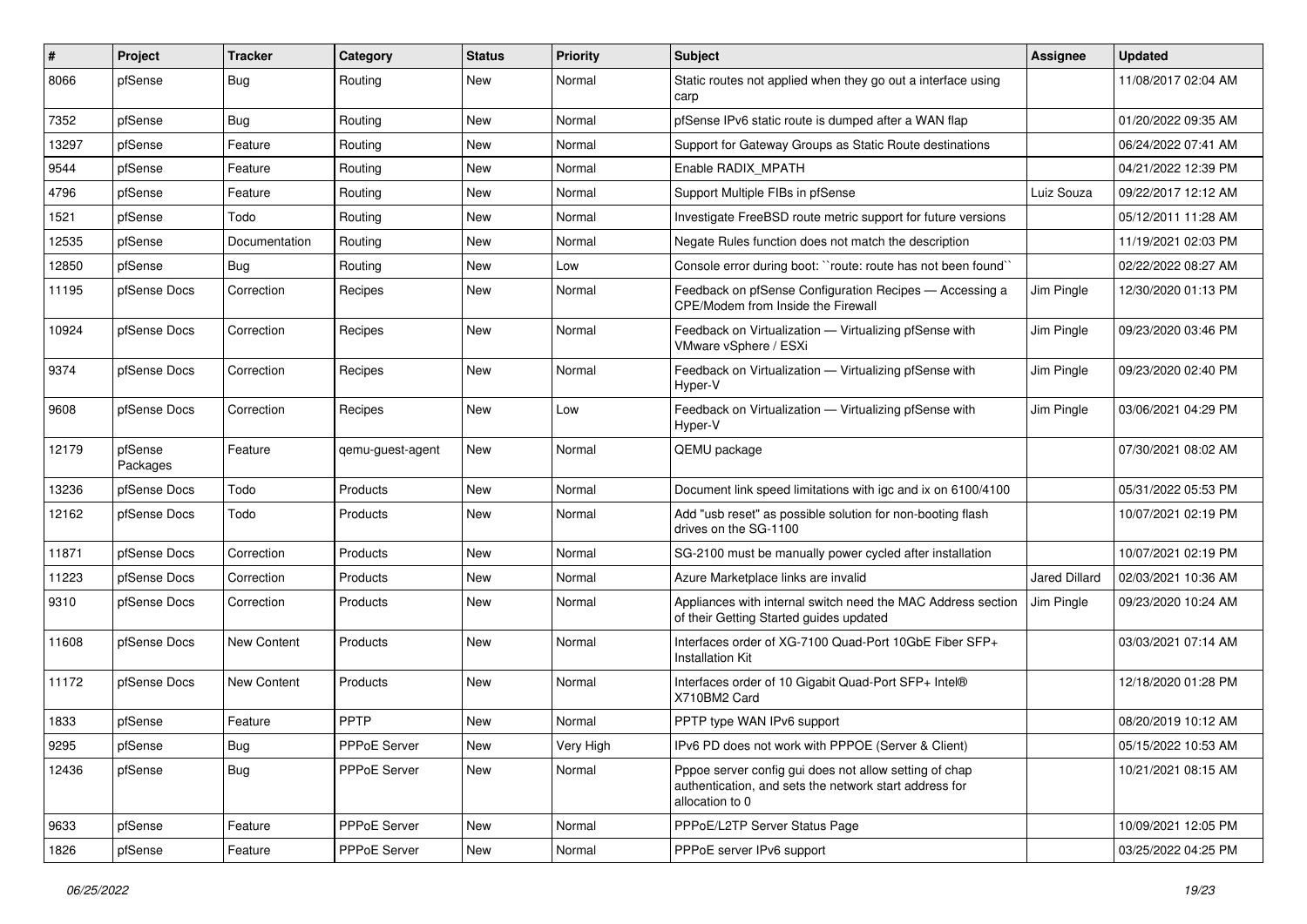| $\vert$ # | Project             | <b>Tracker</b> | Category              | <b>Status</b> | Priority | <b>Subject</b>                                                                                        | <b>Assignee</b> | <b>Updated</b>      |
|-----------|---------------------|----------------|-----------------------|---------------|----------|-------------------------------------------------------------------------------------------------------|-----------------|---------------------|
| 9192      | pfSense             | Bug            | <b>PPP</b> Interfaces | <b>New</b>    | Normal   | PPPoE daemon selects wrong interface                                                                  |                 | 08/20/2019 10:05 AM |
| 8804      | pfSense             | Bug            | PPP Interfaces        | <b>New</b>    | Normal   | Netgate SG-1000 PPPoE Keepalives not prioritized, internet<br>drops                                   |                 | 08/20/2019 10:06 AM |
| 8512      | pfSense             | <b>Bug</b>     | <b>PPP</b> Interfaces | <b>New</b>    | Normal   | PPPoE reconnect fails after interface flap                                                            |                 | 08/20/2019 10:06 AM |
| 5253      | pfSense             | <b>Bug</b>     | PPP Interfaces        | <b>New</b>    | Normal   | 3qstats.php 100% CPU                                                                                  |                 | 01/08/2022 05:02 PM |
| 3326      | pfSense             | <b>Bug</b>     | PPP Interfaces        | <b>New</b>    | Normal   | IPv6 only PPPoE connection                                                                            |                 | 11/18/2013 09:37 AM |
| 9617      | pfSense             | Feature        | <b>PPP</b> Interfaces | <b>New</b>    | Normal   | PPPoE Static IP Configuration in GUI                                                                  |                 | 10/15/2021 08:52 PM |
| 8078      | pfSense             | Feature        | PPP Interfaces        | <b>New</b>    | Normal   | PPPoE Reconnect Wait Time                                                                             |                 | 11/09/2017 05:13 PM |
| 3552      | pfSense             | Feature        | <b>PPP</b> Interfaces | <b>New</b>    | Normal   | Allow configuring link keep-alive value in PPP                                                        |                 | 05/14/2014 10:26 AM |
| 2443      | pfSense             | Feature        | <b>PPP</b> Interfaces | <b>New</b>    | Normal   | Automatically start 3G usb interfaces upon plugin                                                     |                 | 05/20/2012 05:37 PM |
| 6255      | pfSense             | Bug            | <b>PPP</b> Interfaces | Confirmed     | Low      | PPP Country/Provider/Plan configuration not saved                                                     |                 | 04/25/2016 07:15 PM |
| 3162      | pfSense             | Feature        | <b>PPP</b> Interfaces | <b>New</b>    | Low      | <b>MLPPP Status of connections</b>                                                                    |                 | 08/20/2019 10:20 AM |
| 895       | pfSense             | Feature        | PPP Interfaces        | <b>New</b>    | Very Low | PPP subsystem MPPE/MPPC support                                                                       |                 | 09/10/2019 04:24 PM |
| 12907     | pfSense<br>Packages | <b>Bug</b>     | <b>PIMD</b>           | Feedback      | Normal   | PIMD: Nonexistent interfaces should be hidden/disabled in<br>pimd.conf before bringing up the service |                 | 03/07/2022 03:51 PM |
| 12538     | pfSense<br>Packages | <b>Bug</b>     | PIMD                  | <b>New</b>    | Normal   | PIMD sub-interface bug                                                                                |                 | 11/20/2021 09:44 PM |
| 10791     | pfSense<br>Packages | <b>Bug</b>     | <b>PIMD</b>           | <b>New</b>    | Normal   | Valid (vlan)interfaces do not get vif reporting "Invalid phyint<br>address"                           |                 | 10/06/2020 09:20 AM |
| 10692     | pfSense<br>Packages | <b>Bug</b>     | PIMD                  | Feedback      | Normal   | PIMD starts twice at boot                                                                             |                 | 04/21/2022 12:40 PM |
| 10909     | pfSense<br>Packages | Feature        | <b>PIMD</b>           | <b>New</b>    | Normal   | #define MAXVIFS 32 to 64                                                                              |                 | 04/21/2022 12:39 PM |
| 13180     | pfSense<br>Packages | Bug            | pfBlockerNG           | <b>New</b>    | High     | High CPU Utilization with pfb filter Isince PfBlockerNG update<br>to devel 3.1.0 4                    |                 | 06/14/2022 08:00 AM |
| 11572     | pfSense<br>Packages | Bug            | pfBlockerNG           | <b>New</b>    | High     | Auto created firewall rules have IPv4 as protocol only - even<br>for IPv6 lists.                      |                 | 06/25/2022 10:59 AM |
| 10252     | pfSense<br>Packages | Bug            | pfBlockerNG           | <b>New</b>    | High     | pfblockerng-devel                                                                                     |                 | 02/11/2020 05:18 PM |
| 9724      | pfSense<br>Packages | <b>Bug</b>     | pfBlockerNG           | <b>New</b>    | High     | pfblockerng-firewall-filter-service-will-not-start                                                    |                 | 09/05/2019 06:32 AM |
| 13179     | pfSense<br>Packages | Feature        | pfBlockerNG           | <b>New</b>    | High     | Search based on CIDR                                                                                  |                 | 05/17/2022 09:45 AM |
| 12932     | pfSense<br>Packages | Feature        | pfBlockerNG           | <b>New</b>    | High     | pfblockerng per user whitelist                                                                        |                 | 03/11/2022 11:08 AM |
| 13202     | pfSense<br>Packages | Bug            | pfBlockerNG           | <b>New</b>    | Normal   | Missing Protocols on IP Feed Groups Advanced<br>Inbound/Outbound Firewall Rule settings               |                 | 05/23/2022 08:58 AM |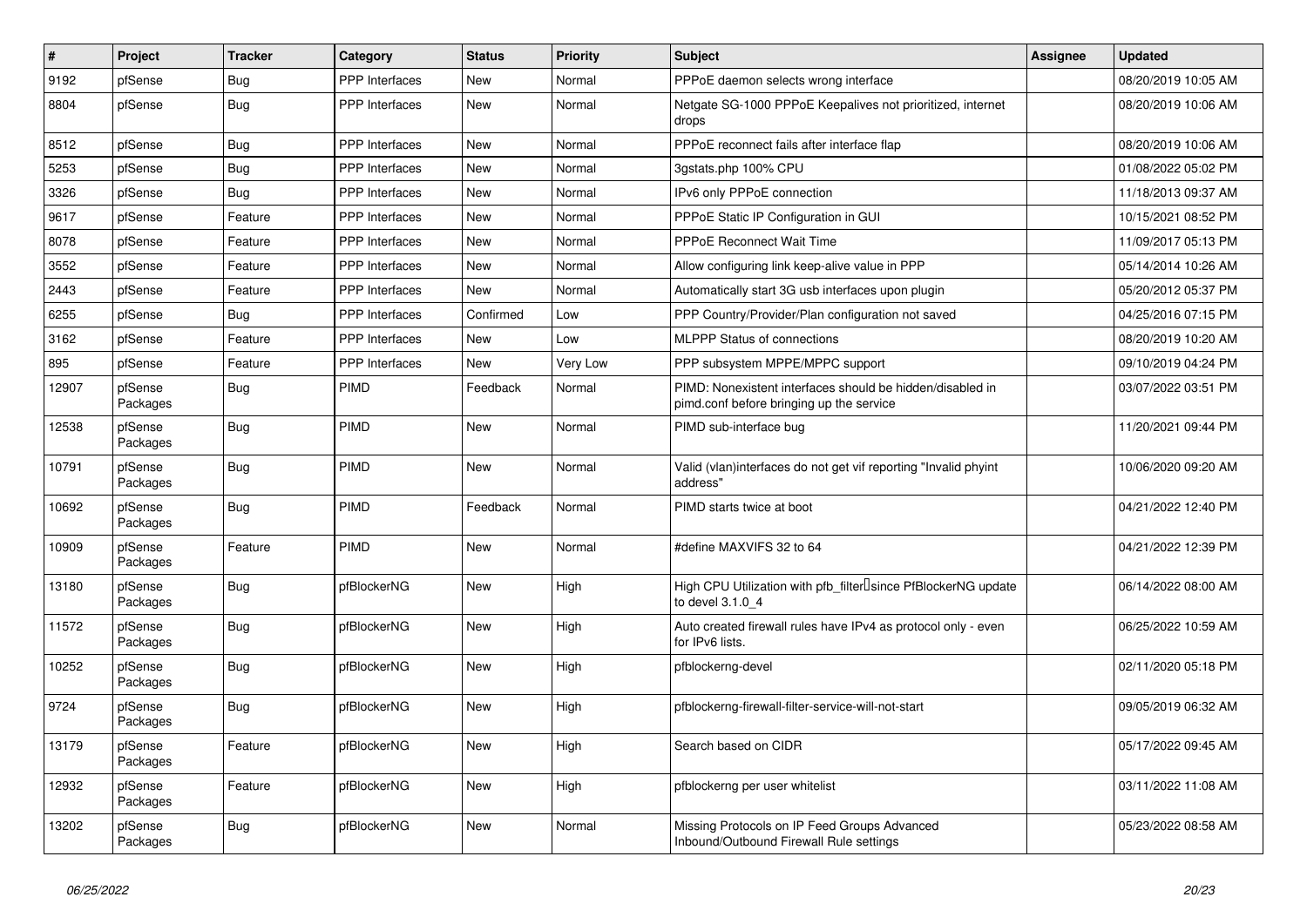| #     | Project             | <b>Tracker</b> | Category    | <b>Status</b> | <b>Priority</b> | <b>Subject</b>                                                                                                         | <b>Assignee</b>     | <b>Updated</b>      |
|-------|---------------------|----------------|-------------|---------------|-----------------|------------------------------------------------------------------------------------------------------------------------|---------------------|---------------------|
| 13194 | pfSense<br>Packages | <b>Bug</b>     | pfBlockerNG | New           | Normal          | Remove dead Malc0de feed                                                                                               |                     | 05/23/2022 05:16 AM |
| 13154 | pfSense<br>Packages | Bug            | pfBlockerNG | Confirmed     | Normal          | pfBlocker causing excessive CPU load                                                                                   |                     | 06/14/2022 01:14 PM |
| 13018 | pfSense<br>Packages | Bug            | pfBlockerNG | <b>New</b>    | Normal          | TLD and DNSBL Safesearch DOH conflict disables TLD block<br>when conflicting DOH FQDN is deselected or whitelisted     |                     | 04/01/2022 05:59 PM |
| 12916 | pfSense<br>Packages | Bug            | pfBlockerNG | <b>New</b>    | Normal          | pfBlockerNG-devel cron job does not trigger xmlrpc sync                                                                | <b>Viktor Gurov</b> | 04/11/2022 12:55 PM |
| 12822 | pfSense<br>Packages | Bug            | pfBlockerNG | <b>New</b>    | Normal          | IPv4 Source ASN format not working                                                                                     |                     | 02/18/2022 10:47 AM |
| 12706 | pfSense<br>Packages | Bug            | pfBlockerNG | Feedback      | Normal          | pfBlockerNG and unbound does not work after switching /var<br>to RAM disk                                              | <b>Viktor Gurov</b> | 03/24/2022 10:47 AM |
| 12423 | pfSense<br>Packages | <b>Bug</b>     | pfBlockerNG | Feedback      | Normal          | Dashboard shows "SQLite database missing, Force Reload<br>DNSBL to recover!"                                           |                     | 12/31/2021 01:06 PM |
| 12414 | pfSense<br>Packages | Bug            | pfBlockerNG | Feedback      | Normal          | DNSBL SafeSearch page displays input validation error if DoH<br>DoT blocking is not enabled                            |                     | 12/30/2021 02:49 PM |
| 12330 | pfSense<br>Packages | Bug            | pfBlockerNG | Feedback      | Normal          | pfBlockerNG devel creating invalid NAT rules on boot                                                                   |                     | 04/21/2022 12:40 PM |
| 12033 | pfSense<br>Packages | Bug            | pfBlockerNG | <b>New</b>    | Normal          | maxmindb and _sqlite3 modules not found                                                                                |                     | 10/01/2021 04:42 AM |
| 11414 | pfSense<br>Packages | Bug            | pfBlockerNG | <b>New</b>    | Normal          | Enabling feed "Public DNS4 all" breaks some Google<br>services                                                         |                     | 02/13/2021 02:46 AM |
| 11398 | pfSense<br>Packages | Bug            | pfBlockerNG | <b>New</b>    | Normal          | pfBlocker upgrade hangs forever                                                                                        |                     | 04/21/2022 12:39 PM |
| 11261 | pfSense<br>Packages | Bug            | pfBlockerNG | <b>New</b>    | Normal          | pfBlockerNG ASN numbers in IPv4 (/IPv6) Custom_List<br>generate error(s) "Invalid numeric literal at line 1, column 7" |                     | 01/28/2021 08:34 AM |
| 11040 | pfSense<br>Packages | <b>Bug</b>     | pfBlockerNG | <b>New</b>    | Normal          | pfb_filter core faults when clearing firewall log                                                                      |                     | 11/07/2020 01:44 PM |
| 10590 | pfSense<br>Packages | <b>Bug</b>     | pfBlockerNG | <b>New</b>    | Normal          | pfBlockerNG: Invalid argument supplied for foreach()                                                                   |                     | 05/26/2020 08:22 AM |
| 10526 | pfSense<br>Packages | <b>Bug</b>     | pfBlockerNG | <b>New</b>    | Normal          | Package pfBlockerNG Crashes on Alert view                                                                              |                     | 05/04/2020 08:59 AM |
| 10278 | pfSense<br>Packages | <b>Bug</b>     | pfBlockerNG | <b>New</b>    | Normal          | pfBlockerNG: Formatting issue on DNSBL stats page                                                                      |                     | 02/24/2020 01:36 PM |
| 10253 | pfSense<br>Packages | <b>Bug</b>     | pfBlockerNG | <b>New</b>    | Normal          | pfblockerng-devel uses user interface for VIP causing issues<br>with other services                                    |                     | 02/11/2020 09:17 AM |
| 10188 | pfSense<br>Packages | <b>Bug</b>     | pfBlockerNG | New           | Normal          | Reputation tab is not working                                                                                          |                     | 01/24/2020 10:06 AM |
| 10164 | pfSense<br>Packages | <b>Bug</b>     | pfBlockerNG | <b>New</b>    | Normal          | pfBlockerNG dashboard widget position is not maintained<br>when updating                                               |                     | 01/06/2020 10:06 AM |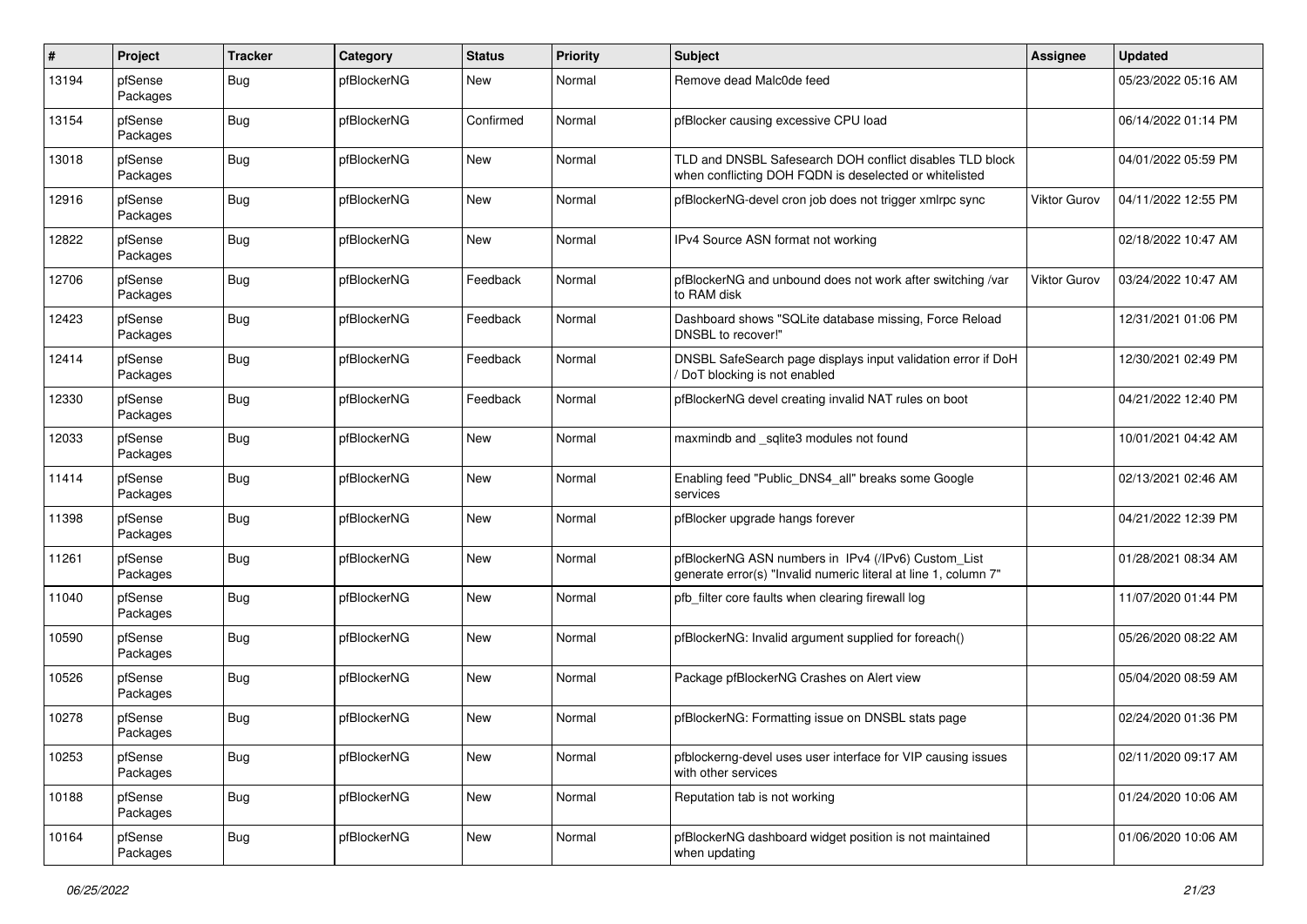| $\#$  | Project             | <b>Tracker</b> | Category    | <b>Status</b> | <b>Priority</b> | Subject                                                                                              | Assignee     | <b>Updated</b>      |
|-------|---------------------|----------------|-------------|---------------|-----------------|------------------------------------------------------------------------------------------------------|--------------|---------------------|
| 9999  | pfSense<br>Packages | <b>Bug</b>     | pfBlockerNG | <b>New</b>    | Normal          | unbound fatal error if System Domain in DNSBL and System<br>Domain Local Zone Type is Redirect       |              | 12/25/2019 08:10 AM |
| 9707  | pfSense<br>Packages | Bug            | pfBlockerNG | <b>New</b>    | Normal          | Some networks already existing in deny Feeds are not stopped<br>even if existing in custom deny list |              | 08/28/2019 10:03 AM |
| 9676  | pfSense<br>Packages | Bug            | pfBlockerNG | <b>New</b>    | Normal          | AS lookup fails                                                                                      |              | 12/26/2019 12:17 AM |
| 9662  | pfSense<br>Packages | <b>Bug</b>     | pfBlockerNG | New           | Normal          | PfblockerNG do not update after pfsense reboot and wait for<br>next cron task                        |              | 08/20/2019 09:00 AM |
| 13156 | pfSense<br>Packages | Regression     | pfBlockerNG | <b>New</b>    | Normal          | pfBlockerNG IP block stats do not work                                                               |              | 06/13/2022 08:16 PM |
| 13207 | pfSense<br>Packages | Feature        | pfBlockerNG | <b>New</b>    | Normal          | The feed column on the Alerts page is confusing                                                      |              | 05/24/2022 04:56 AM |
| 13201 | pfSense<br>Packages | Feature        | pfBlockerNG | <b>New</b>    | Normal          | Add FireHol Security IP Feeds                                                                        |              | 05/23/2022 06:34 AM |
| 13200 | pfSense<br>Packages | Feature        | pfBlockerNG | New           | Normal          | Custom DNS Servers for Alert settings                                                                |              | 05/23/2022 06:16 AM |
| 13199 | pfSense<br>Packages | Feature        | pfBlockerNG | <b>New</b>    | Normal          | Feed groups should not have the first listing in the group bar                                       |              | 05/23/2022 06:03 AM |
| 13198 | pfSense<br>Packages | Feature        | pfBlockerNG | <b>New</b>    | Normal          | Dark Theme Styling issues - Alerts White bar                                                         |              | 05/23/2022 06:05 AM |
| 13197 | pfSense<br>Packages | Feature        | pfBlockerNG | <b>New</b>    | Normal          | Put a Single donation link and a proper patreon lin in the<br>pfBlocker Support Banner / Widget      |              | 05/23/2022 05:35 AM |
| 13196 | pfSense<br>Packages | Feature        | pfBlockerNG | <b>New</b>    | Normal          | remove NoVirusThanks feed                                                                            |              | 05/23/2022 06:05 AM |
| 13195 | pfSense<br>Packages | Feature        | pfBlockerNG | <b>New</b>    | Normal          | Dedicated website for Feed mangement - Community Driven                                              |              | 05/23/2022 05:22 AM |
| 13138 | pfSense<br>Packages | Feature        | pfBlockerNG | <b>New</b>    | Normal          | DNS over HTTPS/TLS Blocking should be removed from<br>SafeSearch                                     |              | 05/07/2022 02:52 AM |
| 13137 | pfSense<br>Packages | Feature        | pfBlockerNG | New           | Normal          | ckuethe/doh-blocklist.txt add to DoH feeds                                                           |              | 05/07/2022 02:39 AM |
| 13136 | pfSense<br>Packages | Feature        | pfBlockerNG | <b>New</b>    | Normal          | Add crypt0rr DNS-over-HTTPS (DOH) provider list feeds                                                |              | 05/07/2022 02:27 AM |
| 13135 | pfSense<br>Packages | Feature        | pfBlockerNG | <b>New</b>    | Normal          | Add dibdot DoH-IP-blocklists feeds                                                                   | Viktor Gurov | 05/08/2022 01:50 AM |
| 12918 | pfSense<br>Packages | Feature        | pfBlockerNG | <b>New</b>    | Normal          | pfBlockerNG-devel changes from xmlrpc sync do not take<br>effect immediately                         |              | 03/07/2022 02:29 PM |
| 12882 | pfSense<br>Packages | Feature        | pfBlockerNG | Feedback      | Normal          | Add the option to specify CURLOPT_INTERFACE in<br>pfBlockerNG IPv4/IPv6 lists                        |              | 03/24/2022 11:16 AM |
| 12358 | pfSense<br>Packages | Feature        | pfBlockerNG | New           | Normal          | IP List Copy/Import/Export                                                                           |              | 09/09/2021 01:56 PM |